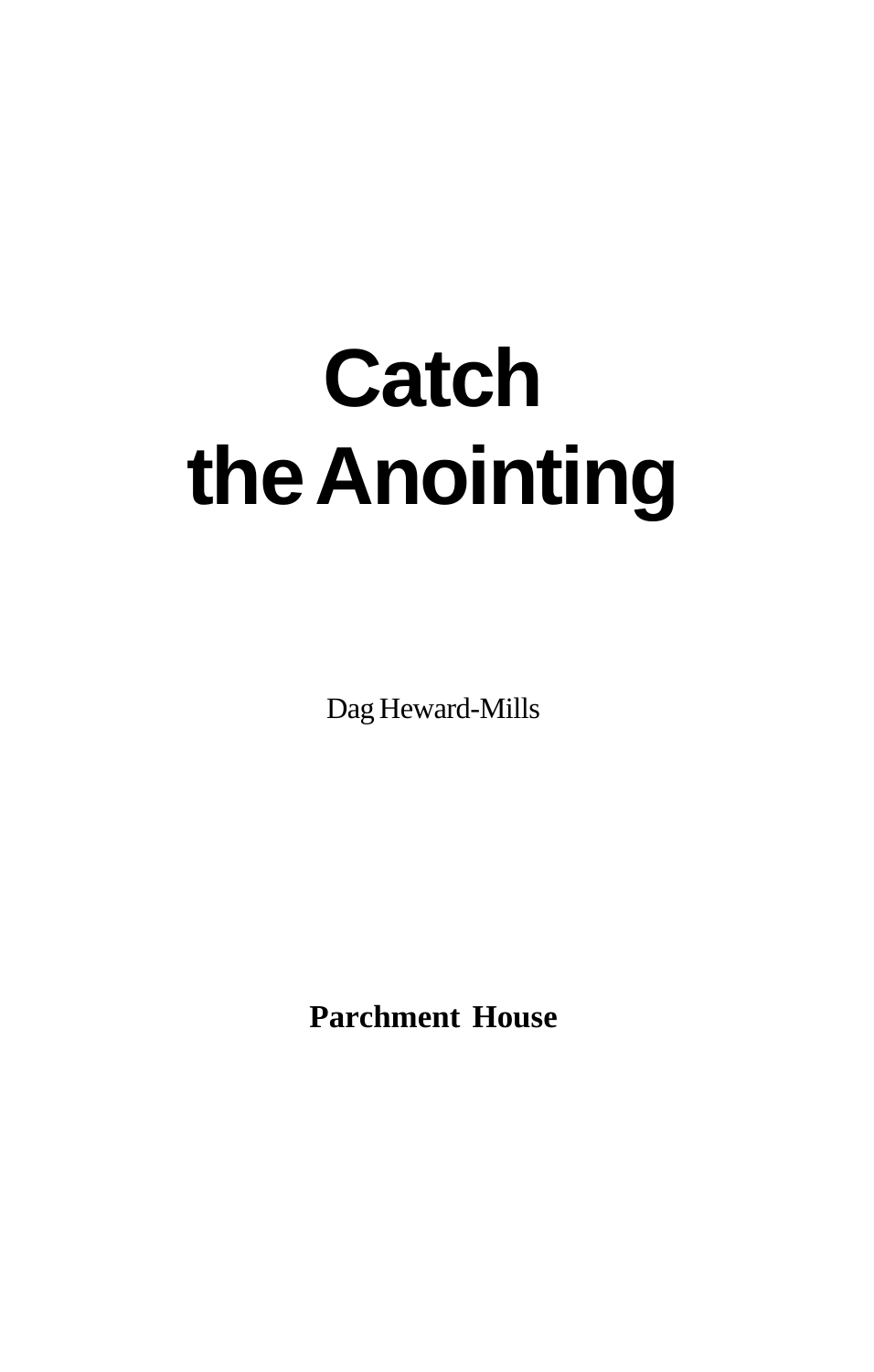Unless otherwise stated, all scripture quotations are taken from the *KING JAMES VERSION* of the Bible.

Extracts from *A Passion For The Gospel* by Colin Whittaker *Used by permission of Kingsway Publications, Lottbridge Drove, Eastbourne, BN23 6NT*

Extracts from *Understanding the Anointing* by Kenneth Hagin *Used by permission of Faith Library Publications &Kenneth Hagin Ministries, Inc.*

Extracts from *All Things are Possible* by David Edwin Harrell Junior *Used by permission of Indiana University Press*

Extracts from *The Release of Power* by Bishop David A. Oyedepo *Used by permission of Dominion Publishing House*

Extracts from *Tragedy Trauma Triumph- WHY?* by T.L. Osborne *Used by permission of OSFO International*

### **Parchment House**

ISBN 9988-596-00-6

#### **Copyright © 2000 Parchment House 1st Printing 2000**

All rights reserved under international copyright law. Written permission must be secured from the publisher to use or reproduce any part of this book, except for brief quotations in critical reviews or articles.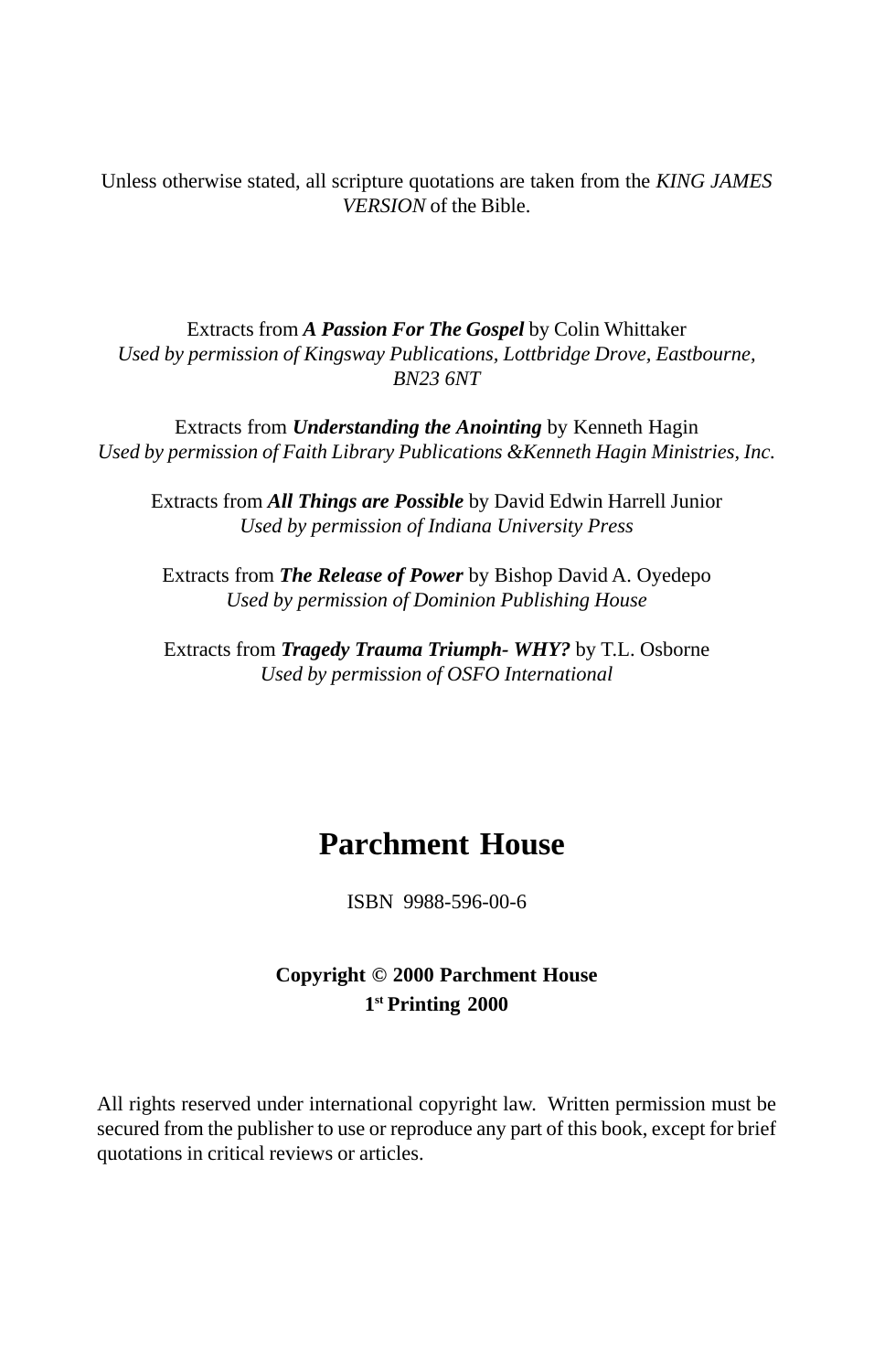### **DEDICATION**

*I dedicate this book to Bishop Nicholas Duncan Williams. Thank you for paving the way for the church in Ghana.*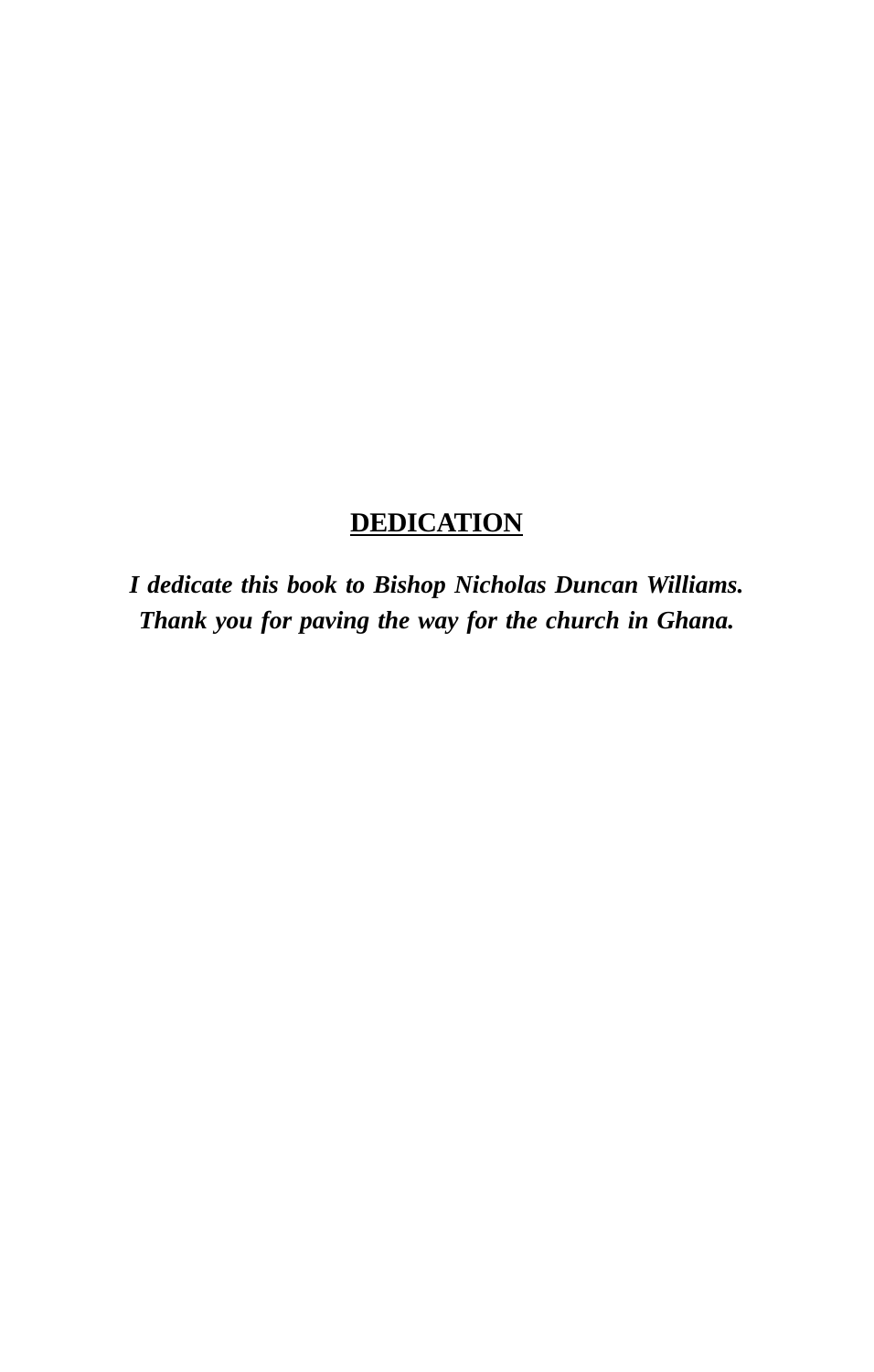# **Contents**

| Why Some People Never Catch the Anointing 66 |
|----------------------------------------------|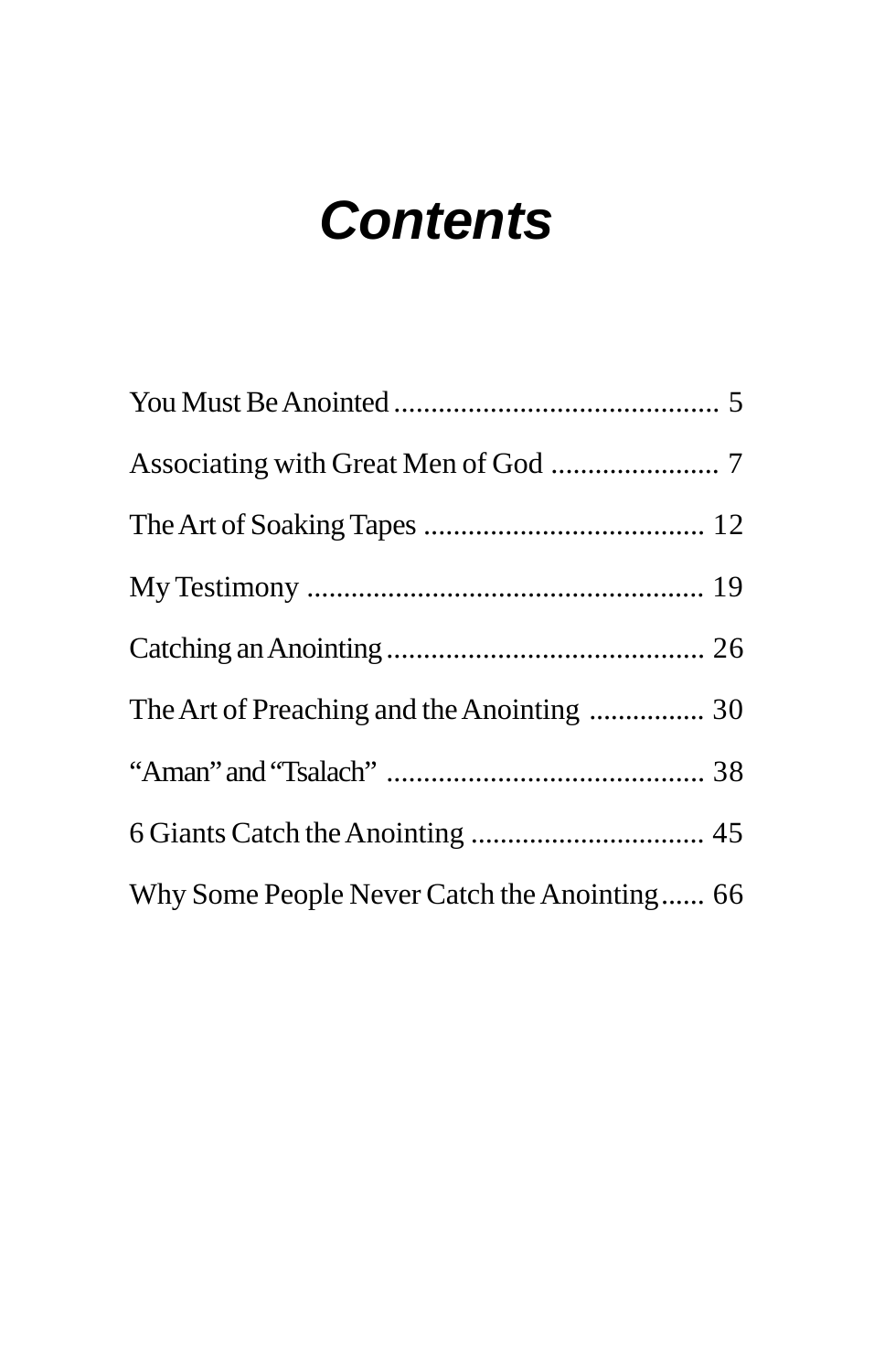For additional information on Dag Heward-Mills' books, tapes and videos write to these addresses:

In Africa:

 *Parchment House P.O. Box 114 Korle-Bu, Accra Ghana-West Africa*

Rest of the world: *Lighthouse Chapel International P.O. Box 3706 London NW 2 1YJ*

> Website: *www.lighthousechapel.org*

Parchment House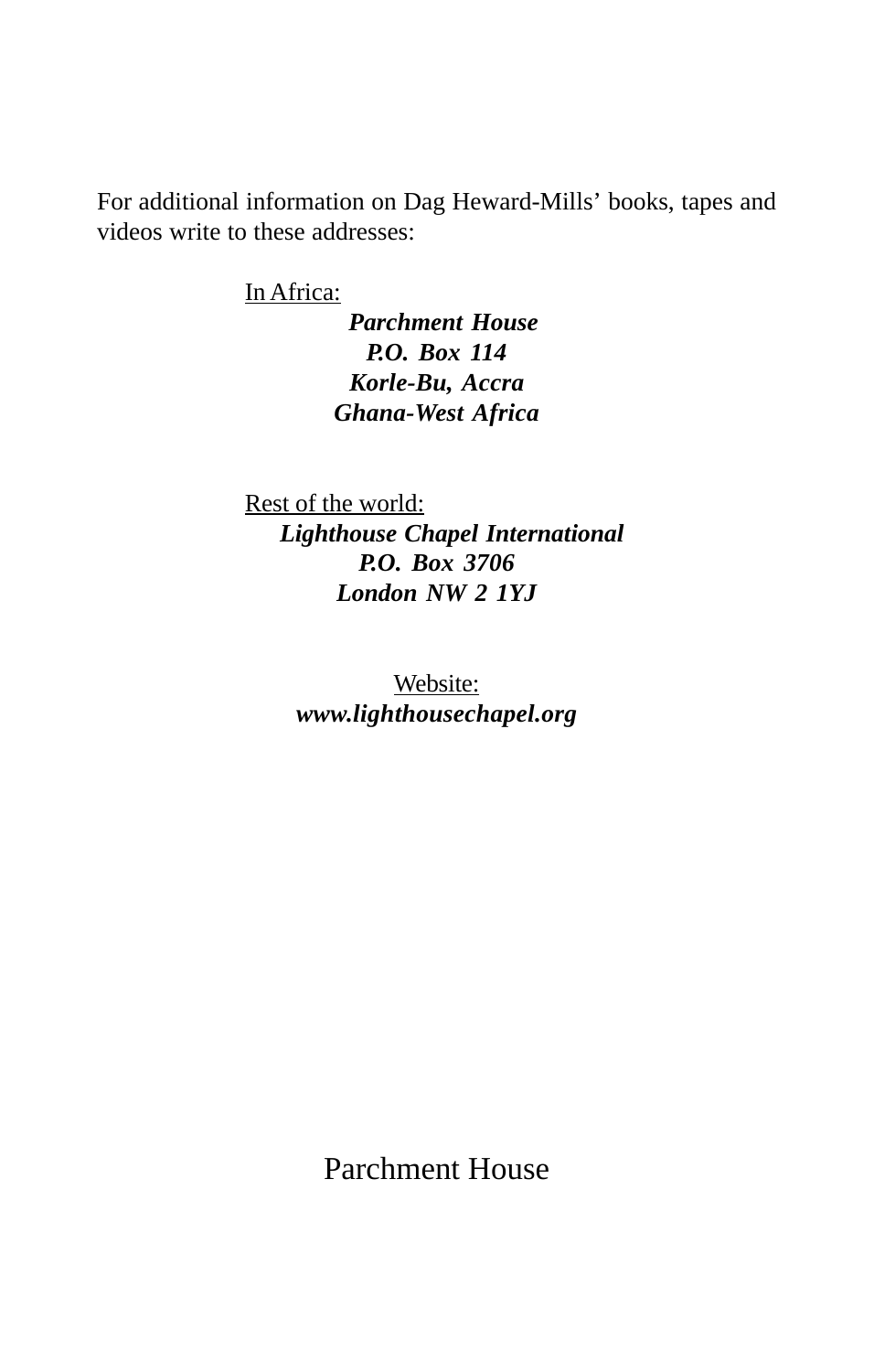# **CATCH THE ANOINTING**

### **CHAPTERS**

- 1. You Must Be Anointed
- 2. Associating With Great Men of God
- 3. The Art of Soaking Tapes
- 4. My Testimony
- 5. Catch an Anointing
- 6. The Art of Preaching and the Anointing
- 7. "Aman" and "Tsalach"

*Dedication: Rev. Kenneth E. Hagin*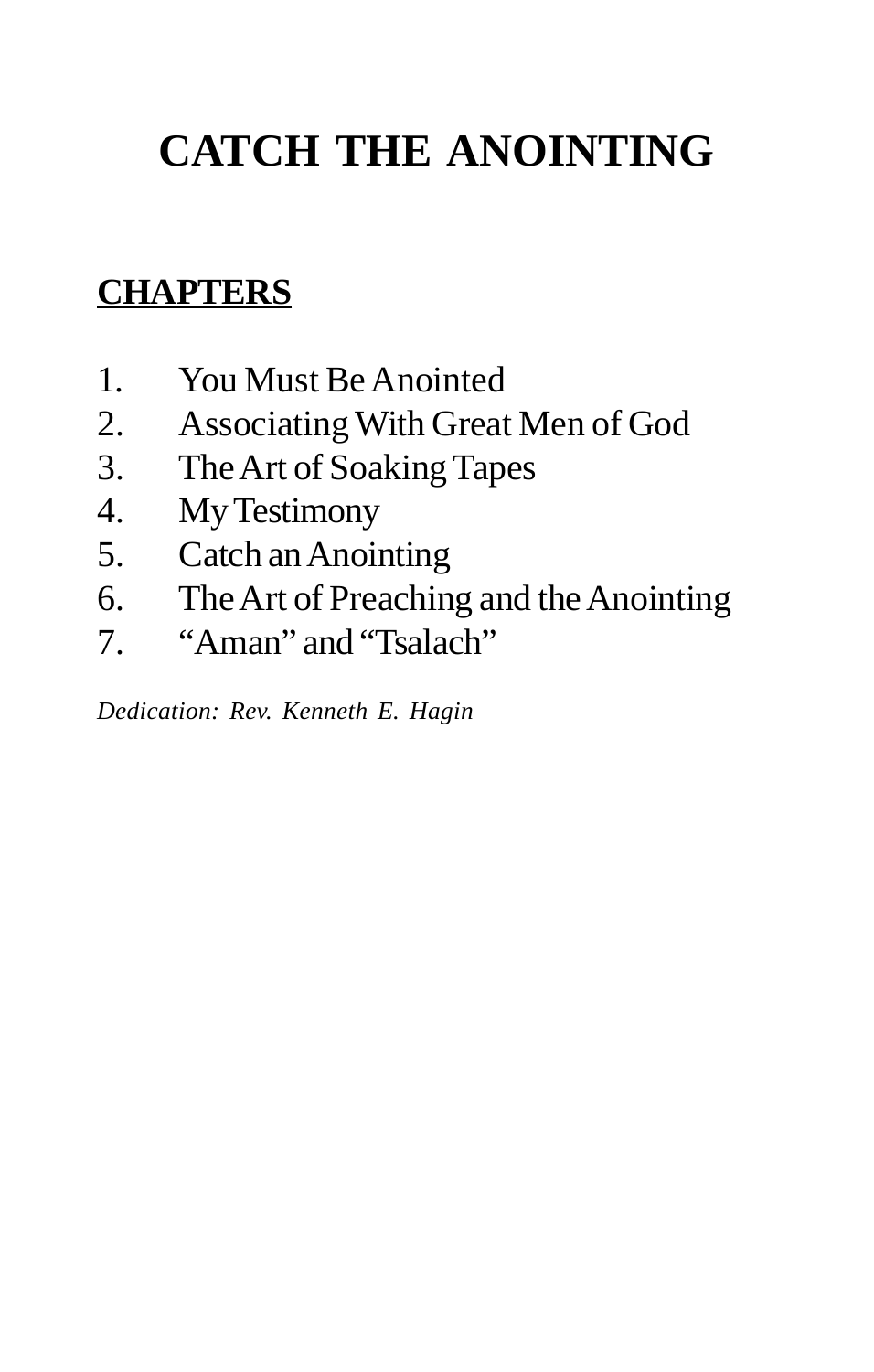# *CHAPTER 1* **YOU MUST BE ANOINTED**

*I had no formal training in the ministry, no Bible school and little contact with any great man of God (and lots of critics). Some of the men of God I came into contact with, ended up opposing and fighting the call of God on my life. I had no option but to tap into the anointing that was on other more distant men of God.*

*I was forced to catch the anointing through tapes and books. I believe that I am anointed with the Holy Ghost to stand in my office of ministry. I have too much evidence all around me to doubt the reality of the anointing on my life. I also believe that the electronic and technological development in the world is for the benefit of the kingdom of God and the ministry. The technology of this world can help you to get near to people who are anointed.*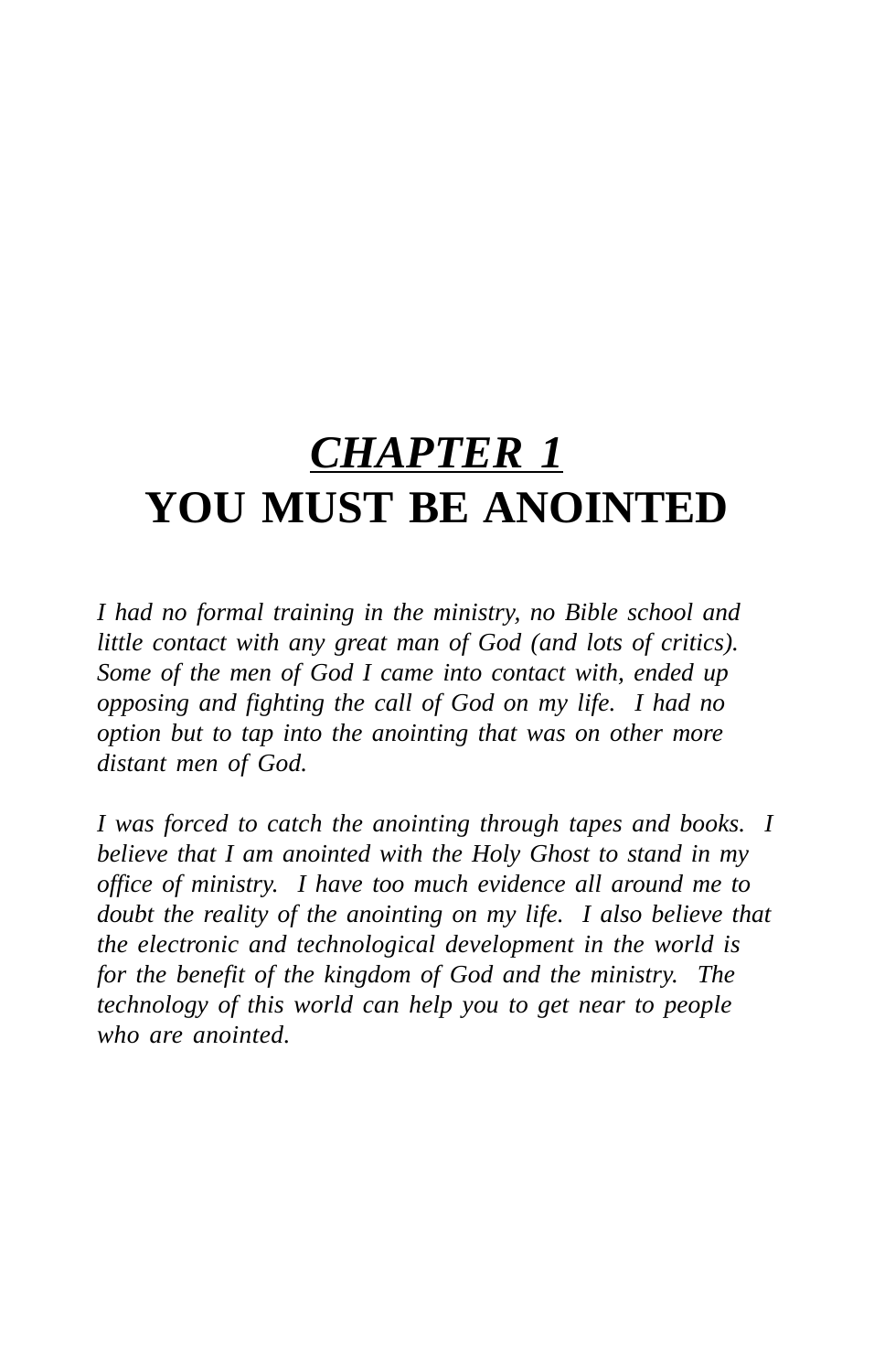### **It's the Anointing That You Need**

*When God sends you a man of God, you are given a chance to receive him and catch the anointing that is on his life. The anointing is the principal thing that you and I need to do God's work. The prophet Zechariah knew that the most important thing was the anointing. It was he who said, "It is not by might and it is not by power but it's by the anointing of the Spirit" (Zechariah 4:6).*

*Elisha also realized that the thing which made Elijah's ministry successful was the anointing. When he had the opportunity he asked for the anointing. Some people may have asked for the money, the education or the qualifications that Elijah had. But Elisha just wanted the anointing!*

*…Elijah said unto Elisha, ask what I shall do for thee before I be taken away from thee. And Elisha said, I pray thee, let a double portion of thy spirit be upon me.*

*2 Kings 2:9*

*In this book, I want to share about* a channel of anointing *that is not usually spoken of. It may sound new to you, but it is very real. If there is any way by which you can catch the anointing please take it! I am not presenting this as the only way that God can anoint you. I am sharing with you what I have received from the Lord. I am sharing with you what is biblically and scripturally sound.*

*Many people have received the anointing through listening to tapes and reading books but they do not understand what has happened to them. Many people who have received the anointing through this channel cannot teach it because they do not fully understand it. I believe that it is my duty to teach this simple but real method of catching the most essential ingredient of ministry –* the anointing*.*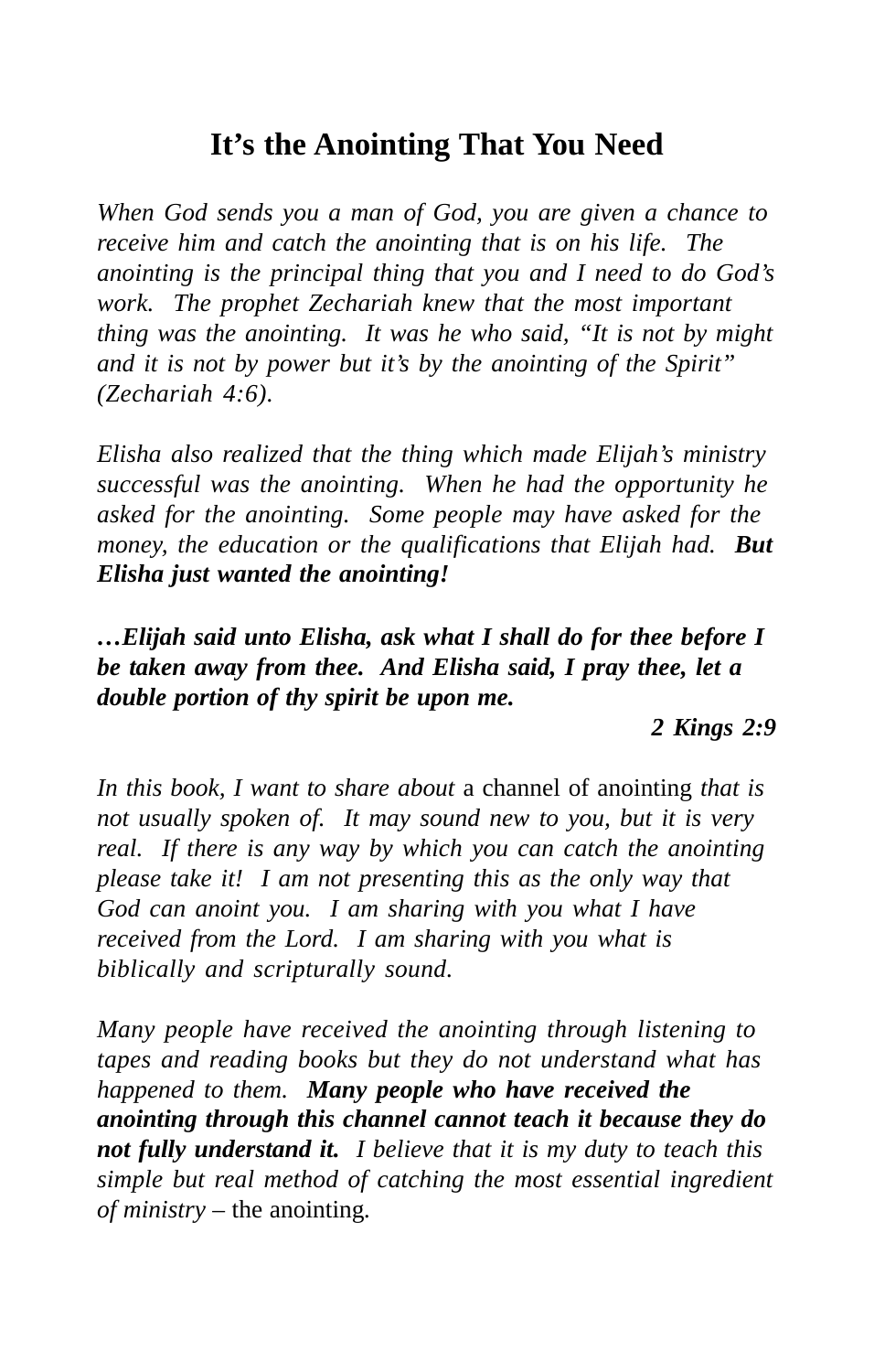# *CHAPTER 2* **ASSOCIATING WITH GREAT MEN OF GOD**

*In another book1 , I have shared about the importance of associating closely with the man of God in order to receive the anointing. Why do you have to associate with anointed men of God? What exactly do you acquire through association? As you closely associate with a man of God you will hear him speaking over and over. These words are what contain the anointing. When Elisha associated himself closely with Elijah he heard him speaking over and over again.*

### *And it came to pass, AS THEY STILL WENT ON, AND TALKED…*

*2 Kings 2:11*

### **Words Are Powerful!**

**Jesus told His disciples that His words contained two important things. They contained life and the Spirit!** What is this Spirit? The Spirit is the anointing! The scripture says that God anointed Jesus of Nazareth with the Holy Ghost and with power (Acts 10:38). Jesus was anointed with the Holy Ghost, and therefore the Holy Ghost *is* the anointing (the substance with which He was anointed).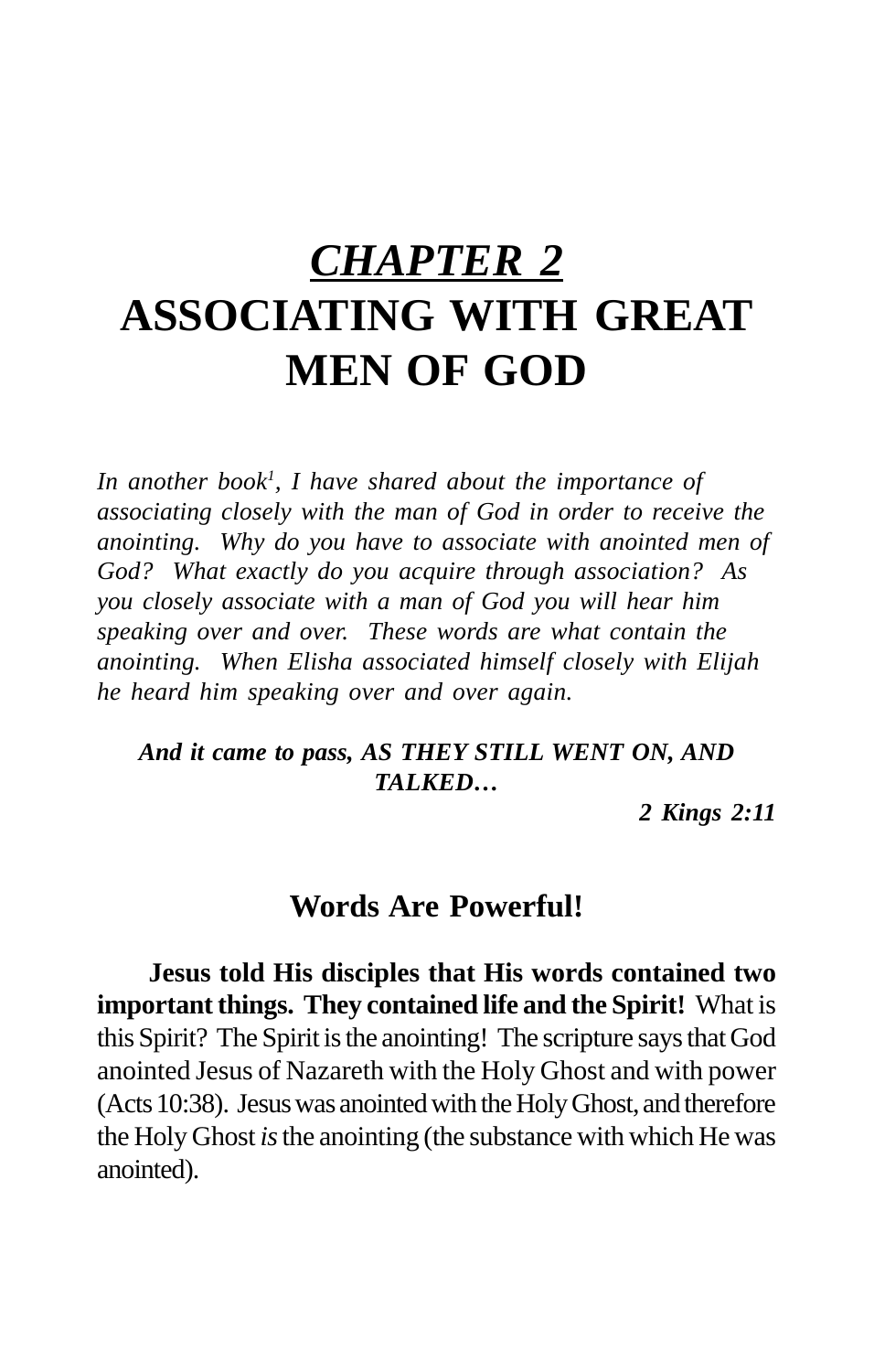### **…the words that I speak unto you, they are spirit and they are life.**

### **John 6:63**

For many people, the close association we speak about is not possible except through the medium of books and tapes. Books and tapes contain the words of anointed men of God. The words of anointed men of God contain the Spirit and the life. "Soaking" in books written by anointed men is a very valuable way of fellowshipping with them. The time you spend reading a book is time you spend fellowshipping with the one who wrote the book. What a great privilege to interact with someone with three hours in the privacy of your home. As you read this book you are fellowshipping with me and I am fellowshipping with you. As I write this book I feel that I am talking to certain people. I am ministering directly to as many as would take the time to receive. Just as Elisha listened to the words of Elijah and the disciples listened to the words of Jesus, you are listening to my words as you read this book! The disciples listened to the words of Jesus, that is why they were anointed. The anointing makes people take note of you.

### **…and they took knowledge of them, that they had been with Jesus.**

**Acts 4:13**

You can be with Jesus today by reading His words in the Bible. I constantly become amazed at the number of ministers who do not read the Bible. They just use the Bible as a tool for preaching. The word of God is, first of all for your benefit. You will not be a minister of substance if you do not have your own personal fellowship with the Lord. I do not mean a last-minute check of certain scriptures before you preach. A quick check of a scripture is different from fellowshipping with somebody through the written word. Fellowship with Jesus everyday. God wants to interact with you. He wants to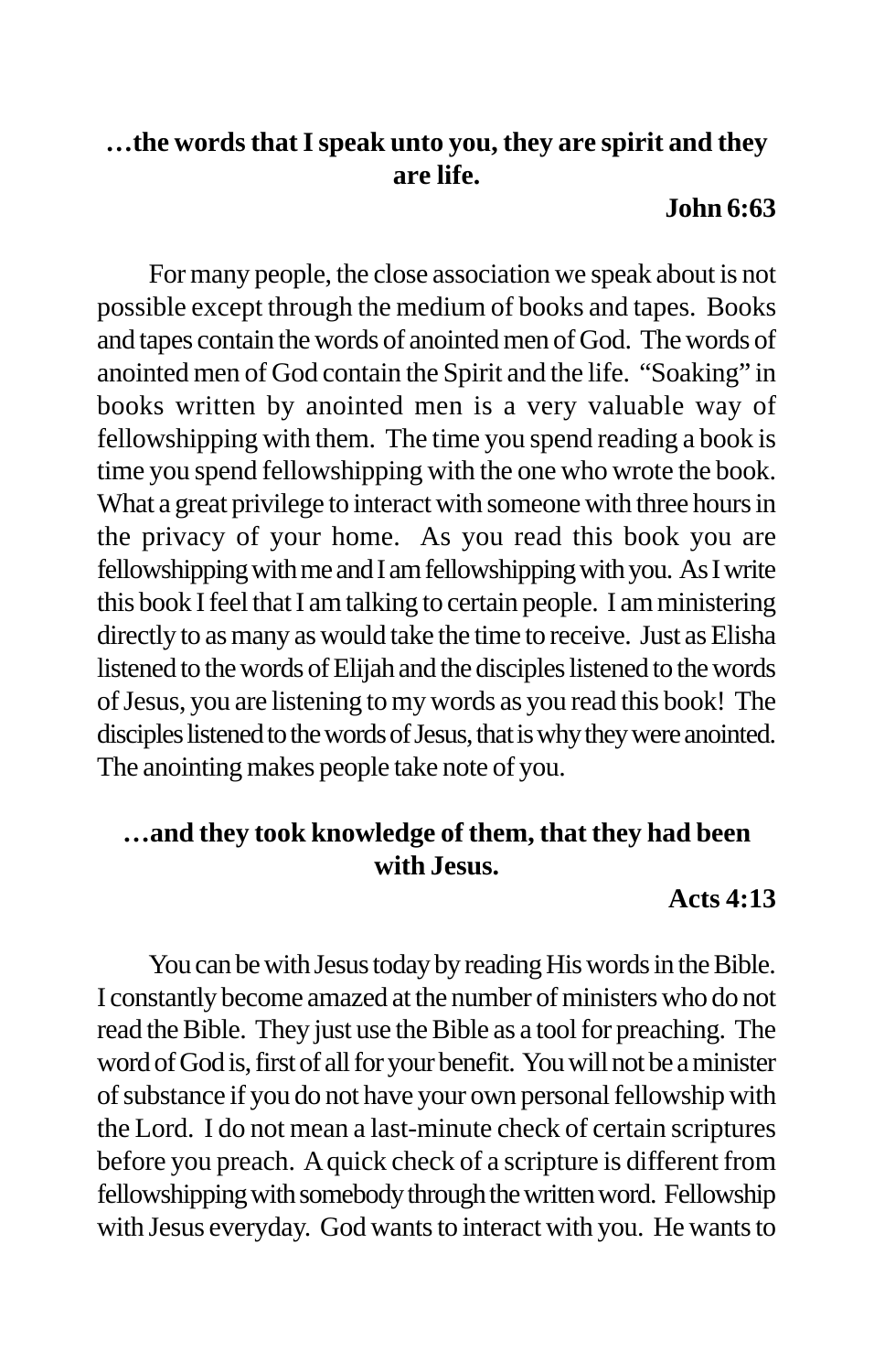fellowship with you. God's desire since the days of Adam has been to fellowship with man.

When Moses came down from the mountain after fellowshipping with the Lord, the glory of the Lord was upon him. The glory of the Lord will be upon you when you fellowship with God.

When I woke up in this world I found myself in Ghana, West Africa. I realized that I was very far from the great men of God in America. I desperately wanted to fellowship with them but there was no way possible. I did not even have a visa to America. I had no money to buy a plane ticket. Even if I had been able to get there, many would have seen me as a crazy Black man who was trying to get too close! They would have called their security guards to protect them from me. So God showed me a way that I could fellowship with some of the great anointed people of this generation. I have fellowshipped with many people through their books. I have got to know their minds through their books. I have interacted with the Lord Jesus by reading the Bible and studying His words and actions. One of my favorite portions of the Bible are the gospels. In the gospels (Matthew, Mark, Luke and John), I can see what Jesus said and I can hear Him talking to me personally.

### **Two Types of Receivers**

There are two types of people who receive the anointing – those who are physically near and those who are physically afar off. You see, some people have the opportunity to be physically near to the anointed vessel. The apostles, Peter, James and John were physically close to the Lord. They touched Him, they held Him and they even had dinner with Him.

### **That which was from the beginning, which we have HEARD, which we have SEEN with our eyes, which we have looked**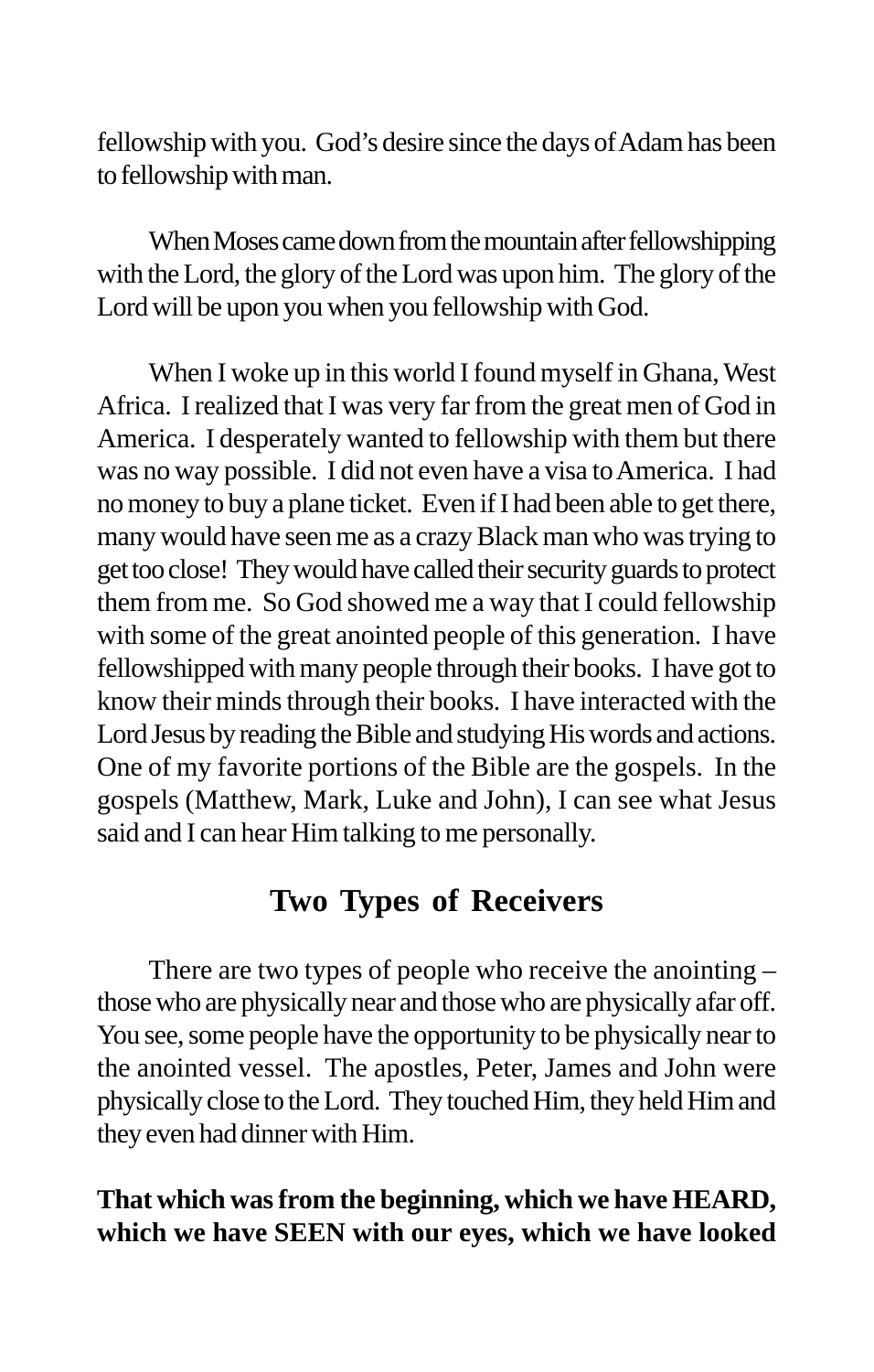### **upon, and our hands have HANDLED…**

### **1 John 1:1**

The Apostle Paul loved his books. Unfortunately, Paul did not have the chance to physically interact with Christ as the other apostles did. Paul was just like me, he had to depend on books! That is why he sent urgently for his books and parchments (booklets). He had to study and fellowship with the Lord and other great men of God like Isaiah through the written Word.

### **The cloke that I left at Troas with Carpus, when thou comest, bring with thee, AND THE BOOKS, BUT ESPECIALLY THE PARCHMENTS.**

### **2 Timothy 4:13**

If Paul had lived in our generation he would have used all the technology available to receive even more of the Word and the anointing. Paul would have listened to tapes and watched videos. **Books contain the written word, but tapes contain the spoken word.** You can catch the anointing from the spoken word.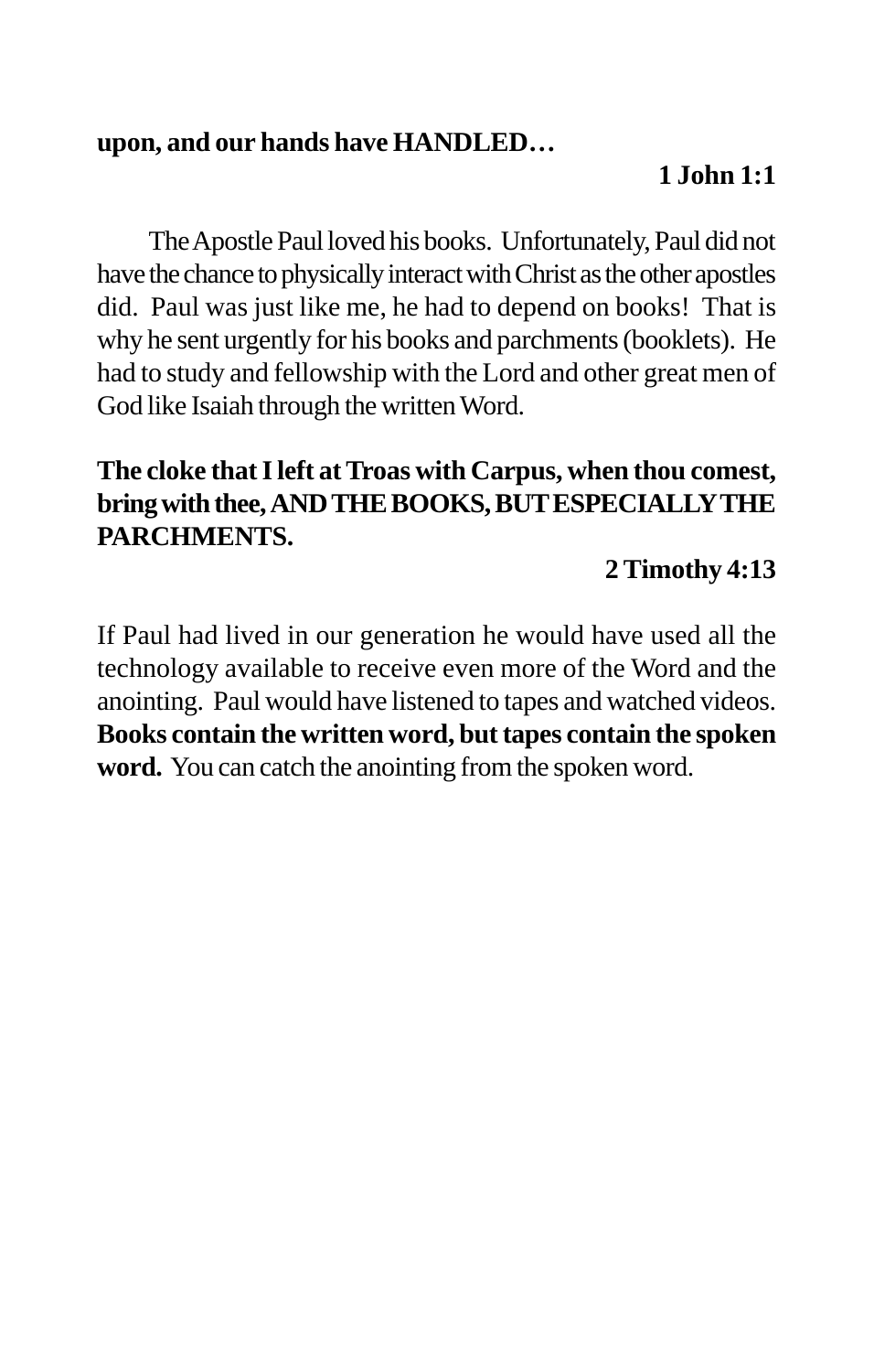# *CHAPTER 3* **THE ART OF SOAKING IN TAPES**

"Soaking" in tapes is a scriptural practice. **Soaking in tapes simply means to listen to the words over and over again until it becomes a part of you and until the anointing passes unto you!** When a tape is fully *soaked*, both the Word content and the Spirit content are imbibed into your spirit. The anointing is not something you learn, it is something you catch.

*Do not assume that the "soaking" in of the tape is just an educational exercise. It is a spiritual event. Two important things happen when you soak in a tape. Faith comes by hearing, and hearing by the Word (Romans 10:17). Secondly, the anointing of the Spirit content comes into you.*

The Spirit enters a person as he receives the Word of God. That is why many people experience radical transformations by just listening to a powerful message of the Word of God. That is how come people are saved when the hear the preaching of the Word of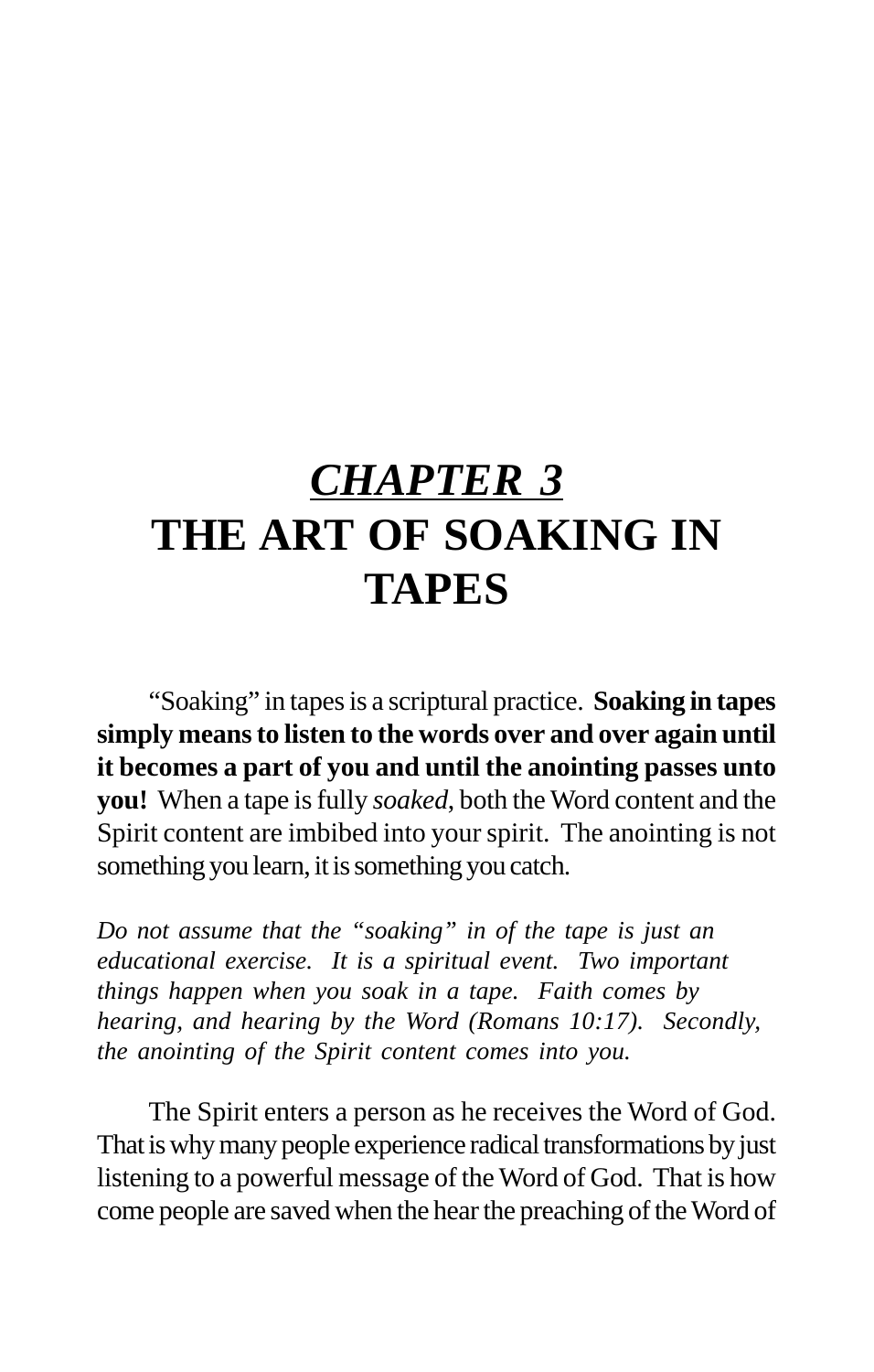God. The Holy Spirit enters into them as the preaching goes forth and they are gloriously Born Again. The Bible says that we are born of the Spirit.

### **That which is born of the flesh is flesh; and that which is born of the Spirit is spirit.**

### **John 3:6**

Being Born Again is not an educational experience. Being Born Again does not mean that you have learnt something new. It means that a spiritual change has taken place. Your spirit is recreated by the Holy Spirit. This experience of being Born Again completely and forever changes a person's life. It happens when people listen to the preaching of the Word. That is why we invite people to church. We want them to be exposed to the preaching.

In the same way as you are Born Again and experience a spiritual transformation, you can experience a further spiritual transformation that will convert you into a minister. This spiritual transformation that makes you a minister is what some call "receiving an anointing" or "being anointed". There are too many people who are called ministers who have not received a call to ministry and an anointing to minister.

When you have not been anointed, you are dry and lifeless. I used to go to church every Sunday and I hated it! It was a lifeless and boring experience. I only went because my parents had asked me to go. Unfortunately, not only are some so-called ministers not anointed but they are not even Born Again. This is even worse! You do not become a minister by obtaining a certificate. **You become a minister when God calls you and anoints you!**

Churches do not grow because there is no anointing for church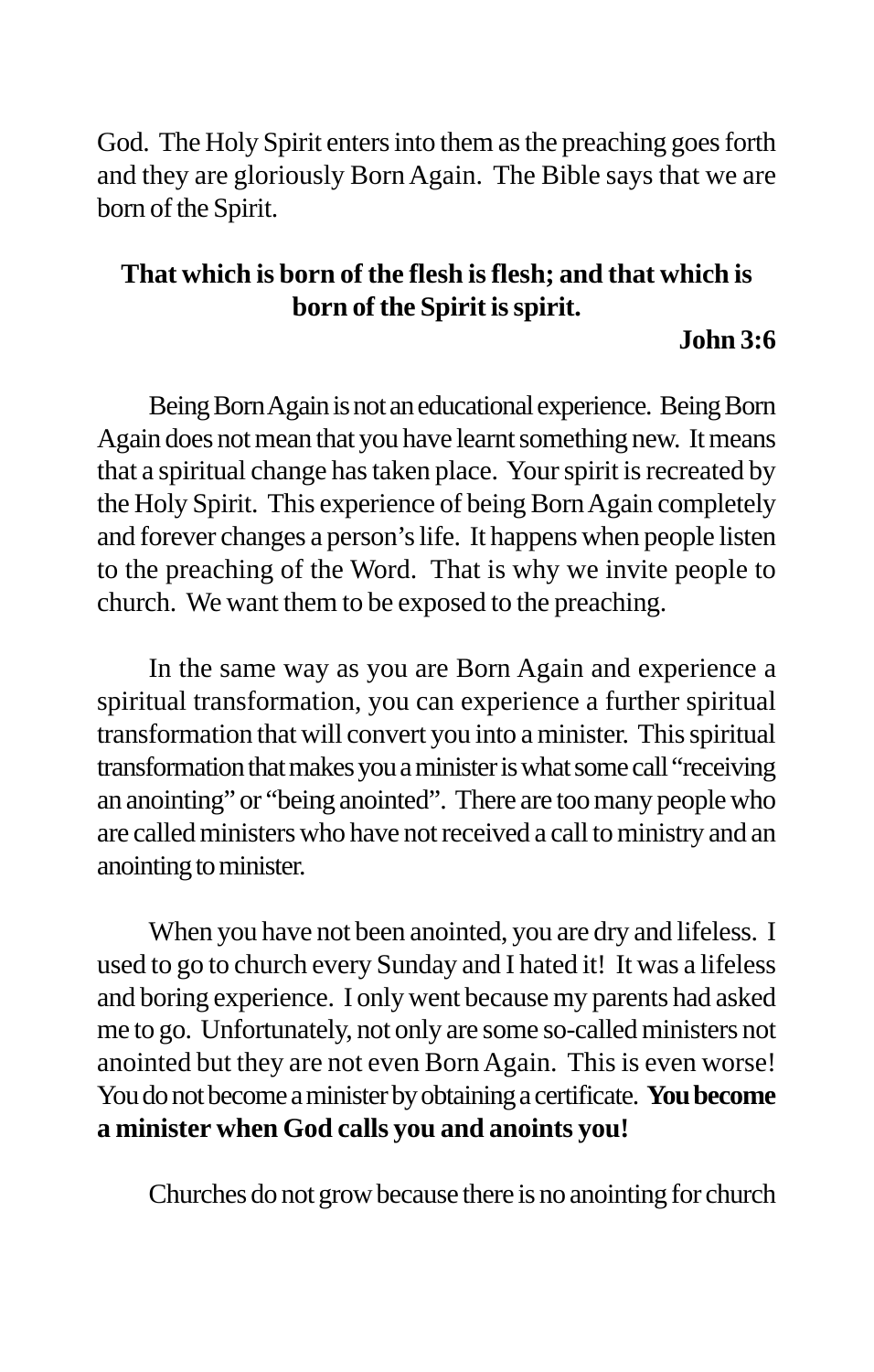growth. Pastors everywhere must desire the anointing. It is the anointing that makes the difference! Once you know the anointing, you will not want anything else. You will not succeed in the ministry by being clever. Intelligence and education are no substitutes for the anointing! Desire the anointing! Go for it! It is the main thing! And the main thing is still the main thing! The first sermon that Jesus preached was about the anointing. The first thing that He said when he began His ministry was that He was anointed.

### **The Spirit of the Lord is upon me?? because he has anointed me to preach the gospel to the poor…**

### **Luke 4:18**

In fact, Jesus did not attempt any form of ministry until He was anointed. Jesus knew that the ministry depended on the anointing. I recently visited a beautiful large church. The pastor himself was not around so the janitor took us around the building. The main hall had hundreds of beautiful mahogany pews. It was a beautiful building with two huge pipe organs and surrounding balconies.

I asked the janitor, "How many people does this building seat?"

He answered, "This building seats at least eight hundred and eighty people."

"Wow," I remarked, "That's a lot of people!"

He continued, "But, we don't have many people coming to church anymore."

"I see. How many people come to church nowadays?" I asked inquisitively.

"About twenty, with a maximum of thirty people." He added, "Only old people attend church now. The young people don't come to church anymore."

I thought, "How sad. Such a large church has been reduced to a fellowship of twenty old and dying people."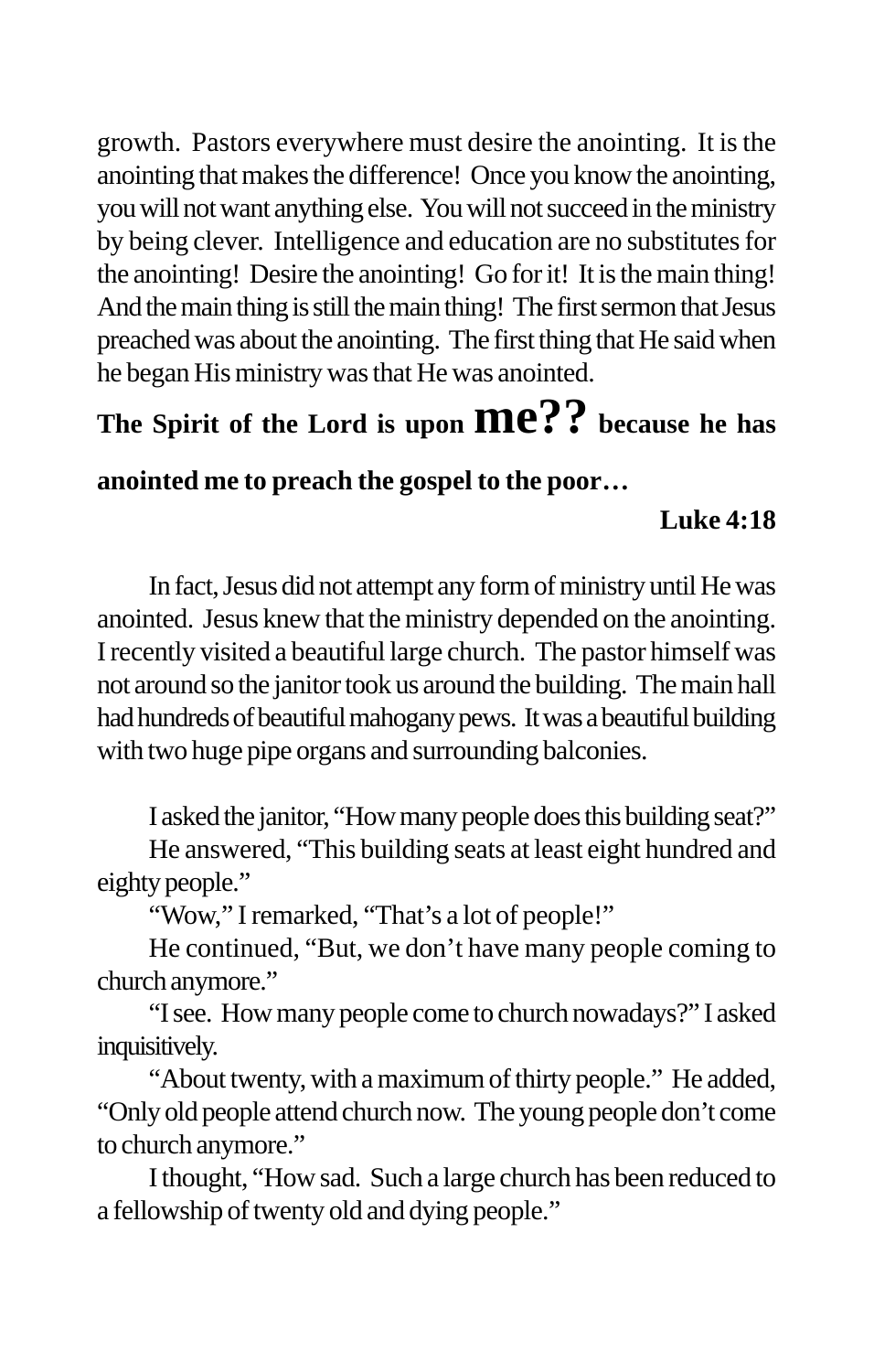Obviously there was no life. But that was not all.

The janitor continued, "The services from this month are being held every two weeks instead of every week."

I thought to myself, "We hold church services on almost everyday of the week. There is so much life in our church. It is full of mainly young people who want to serve the Lord. What a contrast!"

What makes a difference between a growing and a dead church is the anointing. The anointing is the life of God in the ministry. Oh, how we need the anointing! We can't do without the Holy Spirit.

So how do we come by this Holy Spirit? That is what this book is about. God is trying to show you that you need an anointing. You may be ministering the Word. You may even be ordained. But it is only when you are anointed that your ministry will begin to make a difference to the lost masses of humanity. I see the anointing on you right now as you read this book!

The prophet Ezekiel experienced the anointing entering his life one day. He described exactly how and when the anointing came upon him. Ezekiel sensed that the power and anointing of the Spirit had entered into him whilst he was listening to the Word.

### *And the spirit entered into me WHEN HE SPAKE unto me… Ezekiel 2:2*

*Ezekiel said very clearly in this scripture that the Holy Spirit entered into him when he was being spoken to.*

*Peter, the apostle, also noticed this phenomenon. He noticed that the power of the Holy Spirit fell on people as he preached. Do you remember when Peter was preaching to the Gentiles? The Bible says that as he ministered the Word the Spirit of God*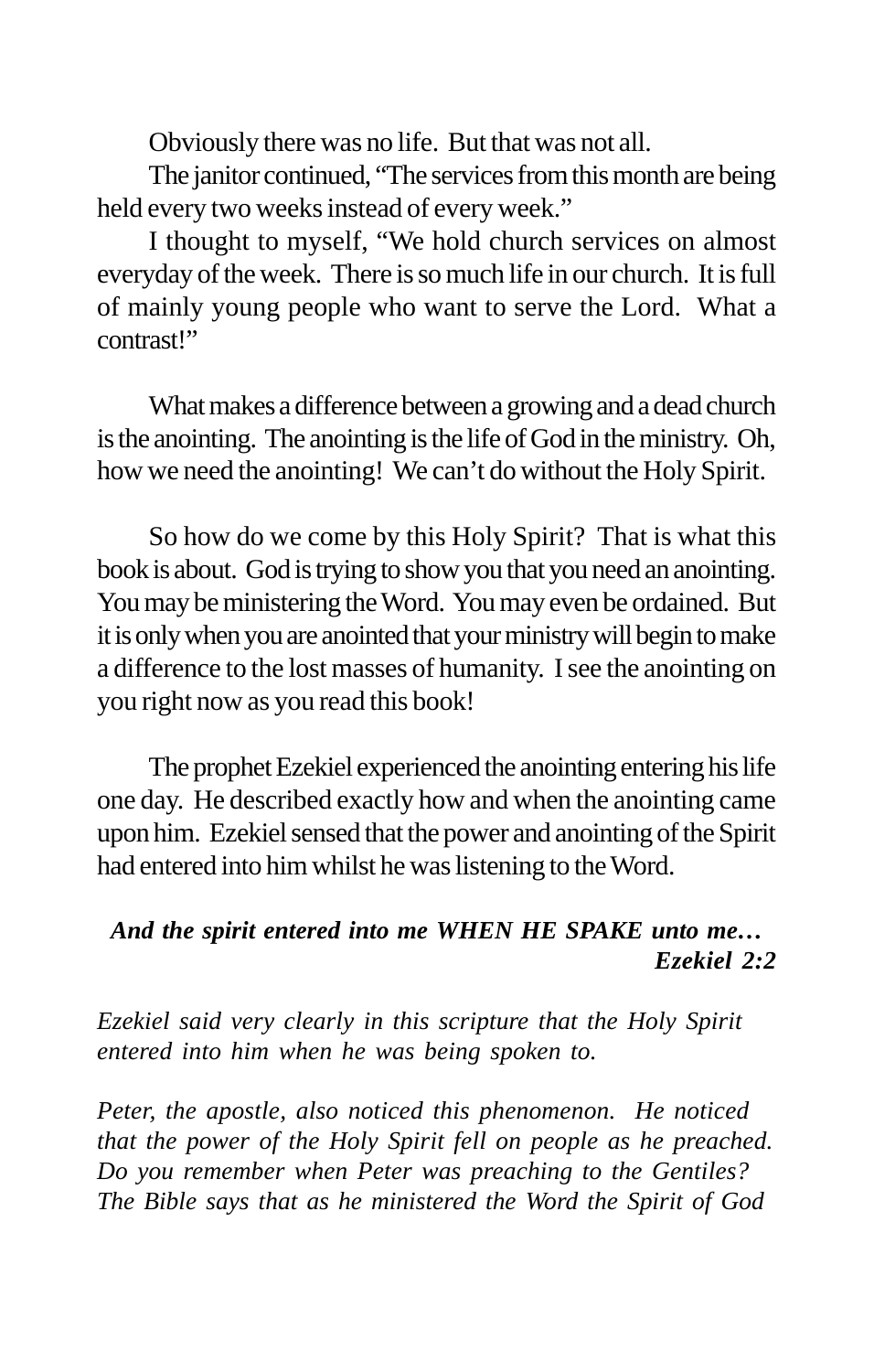*fell on the people.*

*While Peter yet spake these words, the Holy Ghost fell on all them which heard the word.*

*Acts 10:44*

*If the gift of the Holy Spirit could fall on people whilst Peter was preaching then surely the gift of the Holy Spirit can fall on you when any other anointed man of God is preaching. This is simple logic.*

*At 5 o'clock in the morning on the 1st of January, 1987 I decided to obey the call of God on my life. It was in the early hours of the first day of that New Year when I decided to take up the mantle and become a pastor. I knew that I had been called and I had decided to obey and become a pastor.*

*At the time, I was in my fourth year of medical school. I began the church with a few nursing students and laboratory students in the Korle-Bu Teaching Hospital where I was studying medicine. I had no one to direct or guide me so I struggled quite a bit during that first year. By the end of 1987 many friends had expressed their lack of confidence in me and deserted me. I was criticized until I felt like killing myself, just to make my enemies happy. I remember looking at the ceiling fan as it twirled above my bed. I often thought of hanging myself on it. I wanted to vanish out of the view of all those who hated me and criticized me. I had very little guidance, but I was sincere and I had a lot of faith and many enemies. It is amazing how people hate you when you decide to follow the call of God.*

*This was the precarious and doubtful beginning of my ministry. I started out by faith and began teaching and preaching what I knew. A few nursing students responded. At the beginning the church met in a little classroom in the School of Hygiene. After*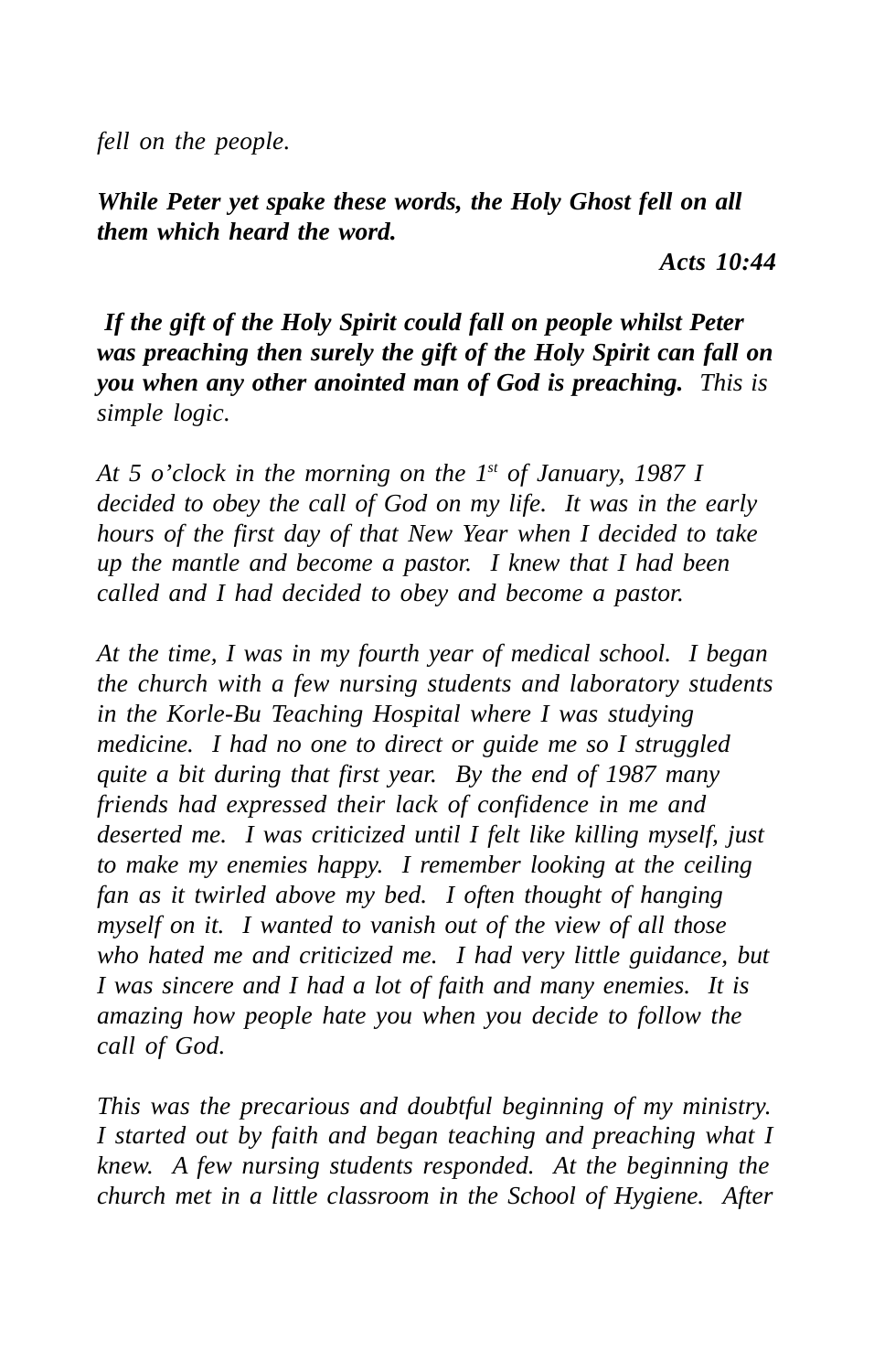*awhile many people left and some stayed. The little church stabilized with about forty members. But something happened to me in 1988 that made a big difference to my ministry. It transformed the ministry from a little classroom full of nursing students to a ministry that impacts thousands of people around the world today.*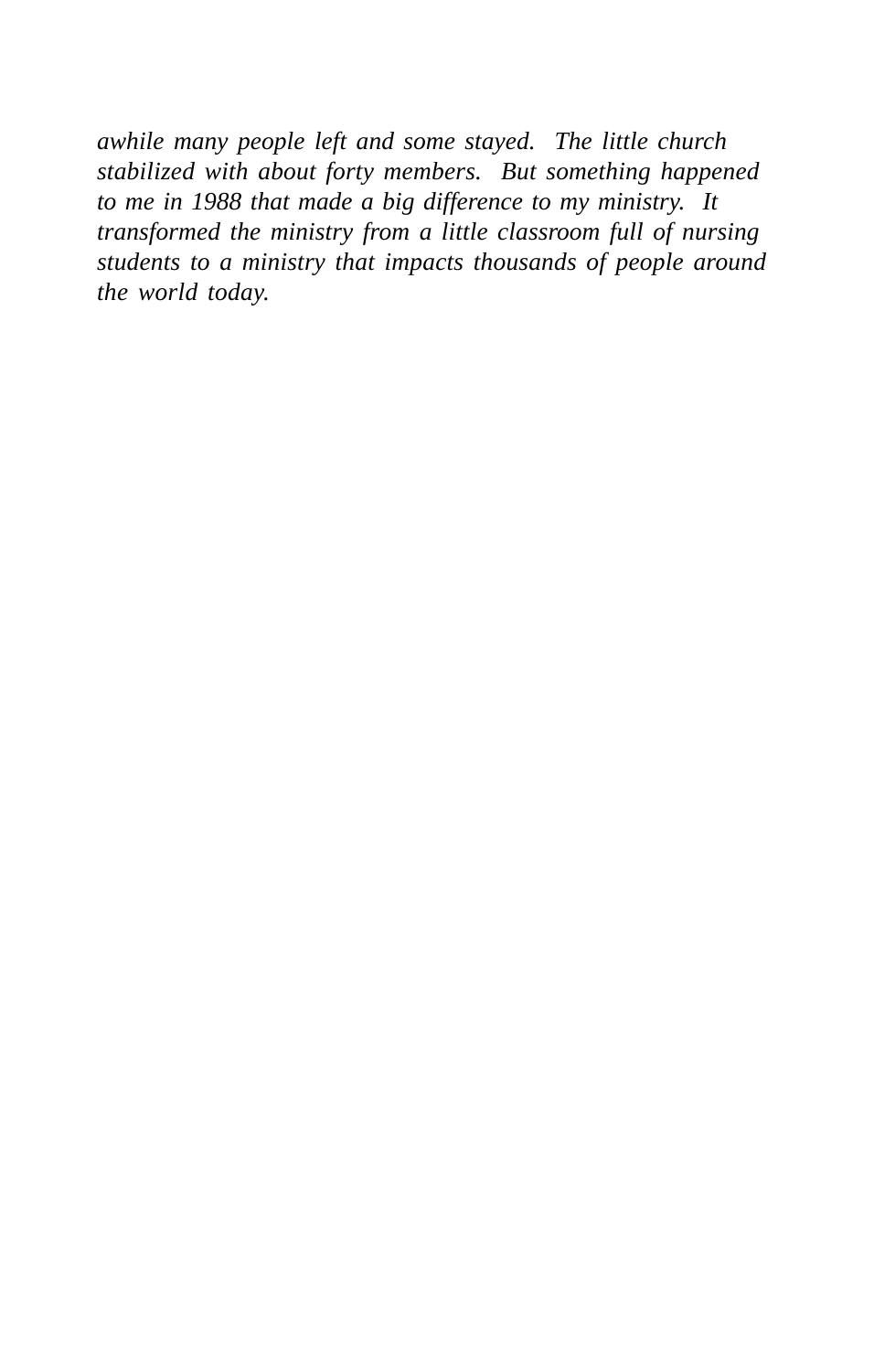# *CHAPTER 4* **MY TESTIMONY**

*Sometime during the middle of the year 1988, I had to fulfill what is called a community health rotation. Every class in medical school is divided into groups. Each group rotates through different fields of medicine throughout the year. That is why it is called a rotation. I had to complete four rotations in my final year, one each for surgery, medicine, specials and community health.*

*During the community health rotation, I had to travel outside the city of Accra to a smaller town called Suhum, in another region of the country. Whilst there I lived in the Suhum Government Hospital for one month. I was to gain practical experience in running a hospital and working out on the field where conditions are different from the bigger cities.*

*Although I was fulfilling my medical requirements, as usual my mind was on the ministry. By the second week, I took advantage of a more relaxed timetable and decided to fast and pray. On my way out of Accra to Suhum, I had passed through a Christian bookshop and bought some Kenneth Hagin tapes. I felt that I just need something to soak in whilst I was in Suhum. I had been a great follower and admirer of Kenneth Hagin's ministry. Actually, I had already listened to those tapes many times but I thought I would just have something to listen to. No one had ever told me to listen to tapes. I just enjoyed doing it. I loved the Word and I loved the minister of the Word.*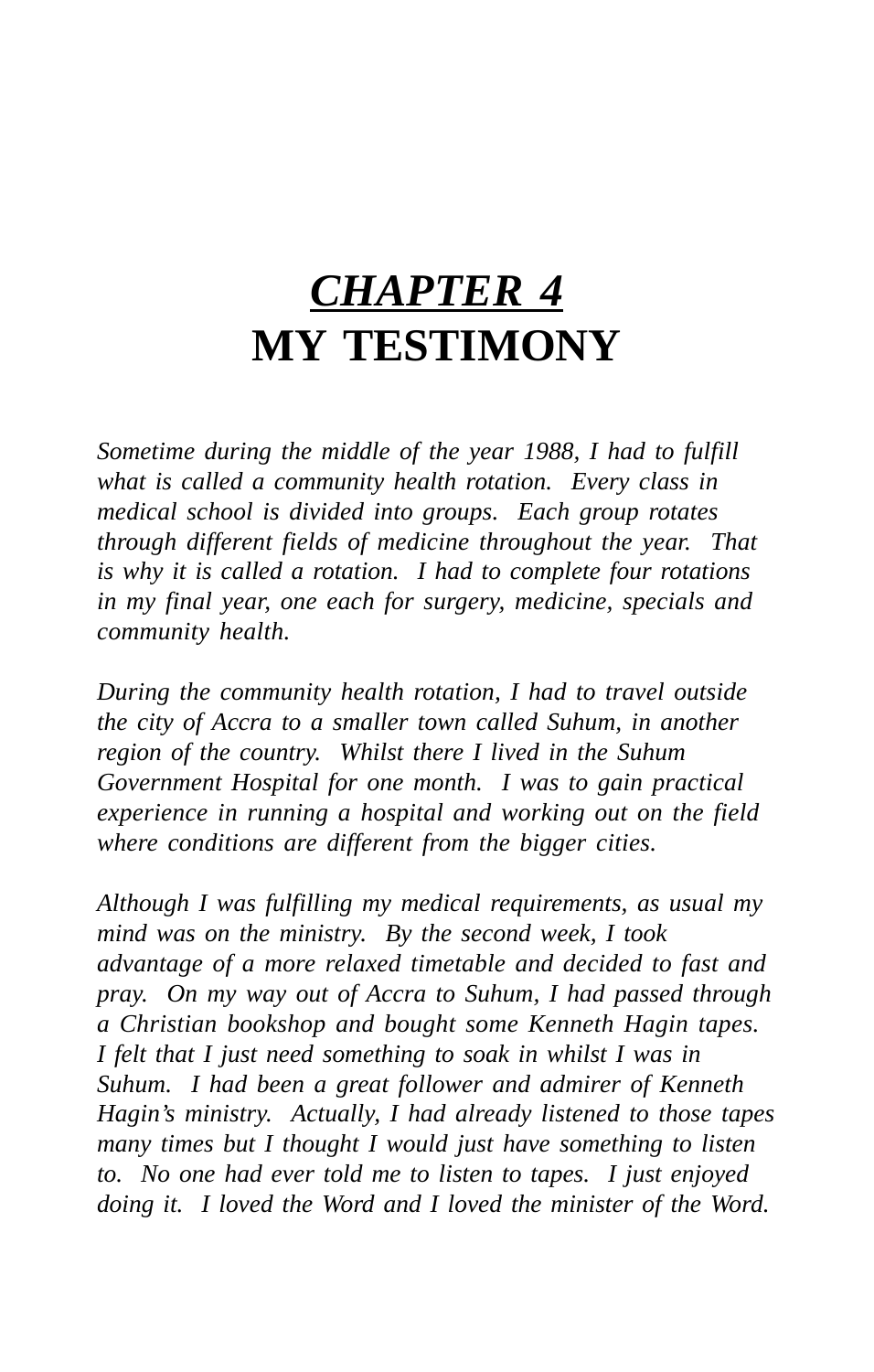*No one had ever told me to listen to tapes over and over. I wasn't trying to memorize the message although I ended up remembering almost every sentence. Listening to tapes never replaced Bible study and personal quiet times for me. I wasn't losing my personality! I wasn't becoming a clone. I was being blessed tremendously!*

*One night I was praying, fasting and listening to one of these tapes that I had bought. I remember that day as if it was yesterday. I was using a small red* Sony *auto-reverse tape recorder. The message that was being played was something about dealing with demons. It was a message I had enjoyed listening to many times. The tape played nonstop throughout the night.*

### **Something Happened!**

*At about 3 a.m. in the morning I was kneeling by the bed praying. I could see the tape recorder situated at the other end of the room. Then suddenly, something literally jumped out of the tape which was playing and moved into my belly. I could feel it entering me. Then I heard a voice saying, "From now you can teach." I didn't know what that was but I thought to myself, "That's good, because I want to teach." I didn't know at that time that I had received a major impartation of anointing through the channel of soaking in tapes.*

*At that time, my church was comprised of about forty students. The Bible teaches that we should prove all things, so I decided to try out this new gifting. I was invited to teach at a Full Gospel Businessmen's breakfast meeting in Suhum. This was my first ministration after my impartation experience. I tell you, I noticed a difference. After the ministration someone asked me where my church was. He was surprised that I was an unknown minister. Inside me I knew that something had*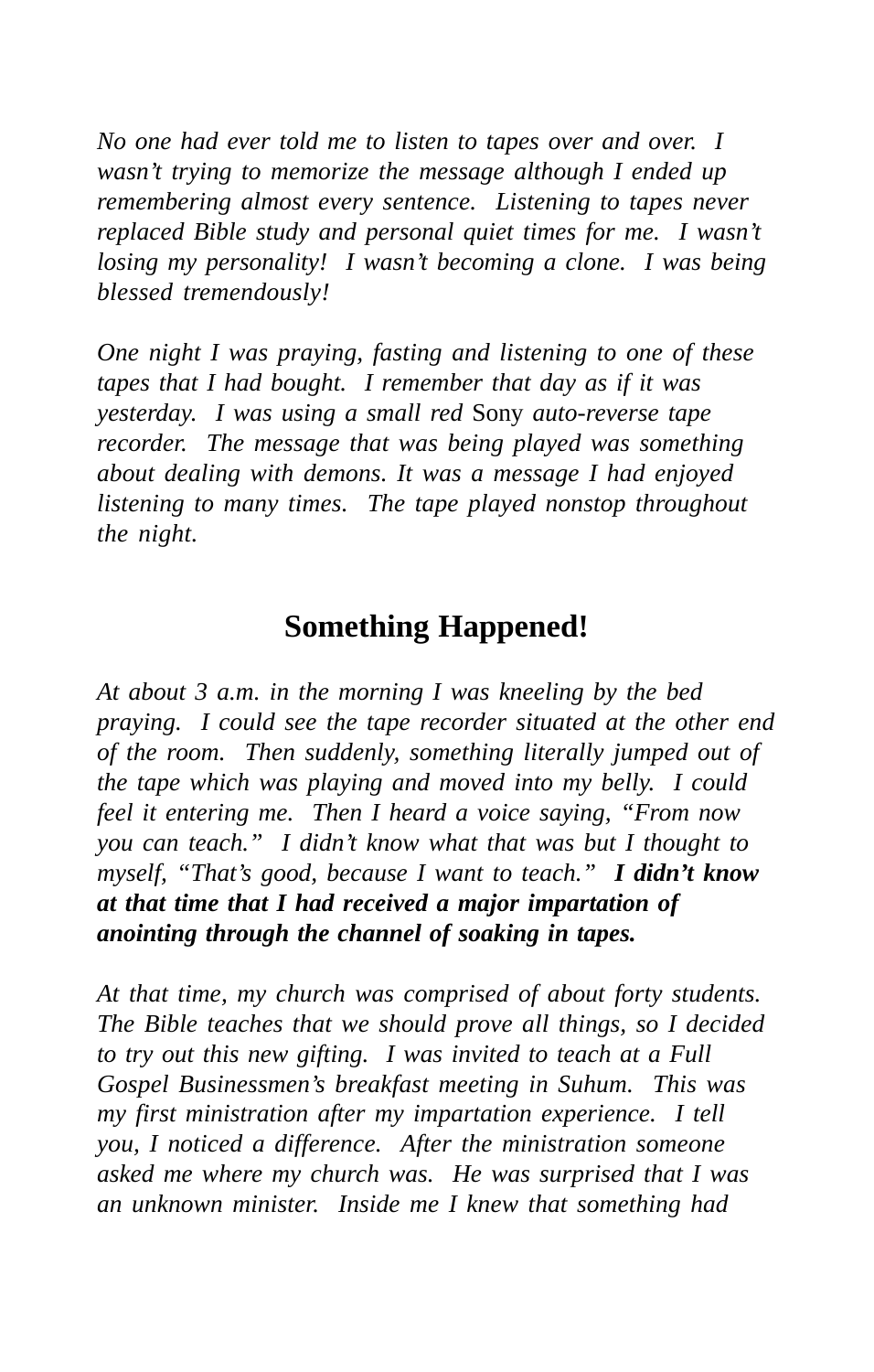*happened that was making a difference.*

*When I got back to the church after a month, I noticed a difference in my ability to teach and preach. The anointing had arrived and I began to build up. The first series I preached was about the prodigal son. I preached this on a weekday and the attendance and interest in the service began to increase steadily. I tell you, I noticed there was some life and Spirit in the ministry. It is difficult to describe it but when it's there you know it's there! The anointing is a bit like beauty – when you see it, you know it! You can't easily explain how or why you recognize beauty. But when you see beauty or anointing you know that it is there.*

*I have no reason to say what I am sharing except but to help you. My ministry has grown in leaps and bounds because of an anointing caught from soaking in the Word on a tape. Today, you are reading one of the several books that I have written under that same teaching anointing.*

*At the time, I did not have any biblical basis for what I had experienced, so I did not talk about it. Later, as I studied the Word of God, I realized that the mystery of impartation of anointing through the soaking of the Word is a reality. It is biblical! It is doctrinally sound and it is experientially real!*

*Anyone who exposes himself to soaking in the Word through books and tapes is exposing himself to more of the anointing! When you do that, only good things will happen to you.*

*On different occasions I have heard people describe how they have received an anointing as they sat in the congregation and received the ministry of the Word. One pastor described how he felt warm drops of anointing falling on his head as I spoke the Word at a Camp Meeting. I believe the Lord was anointing this man.*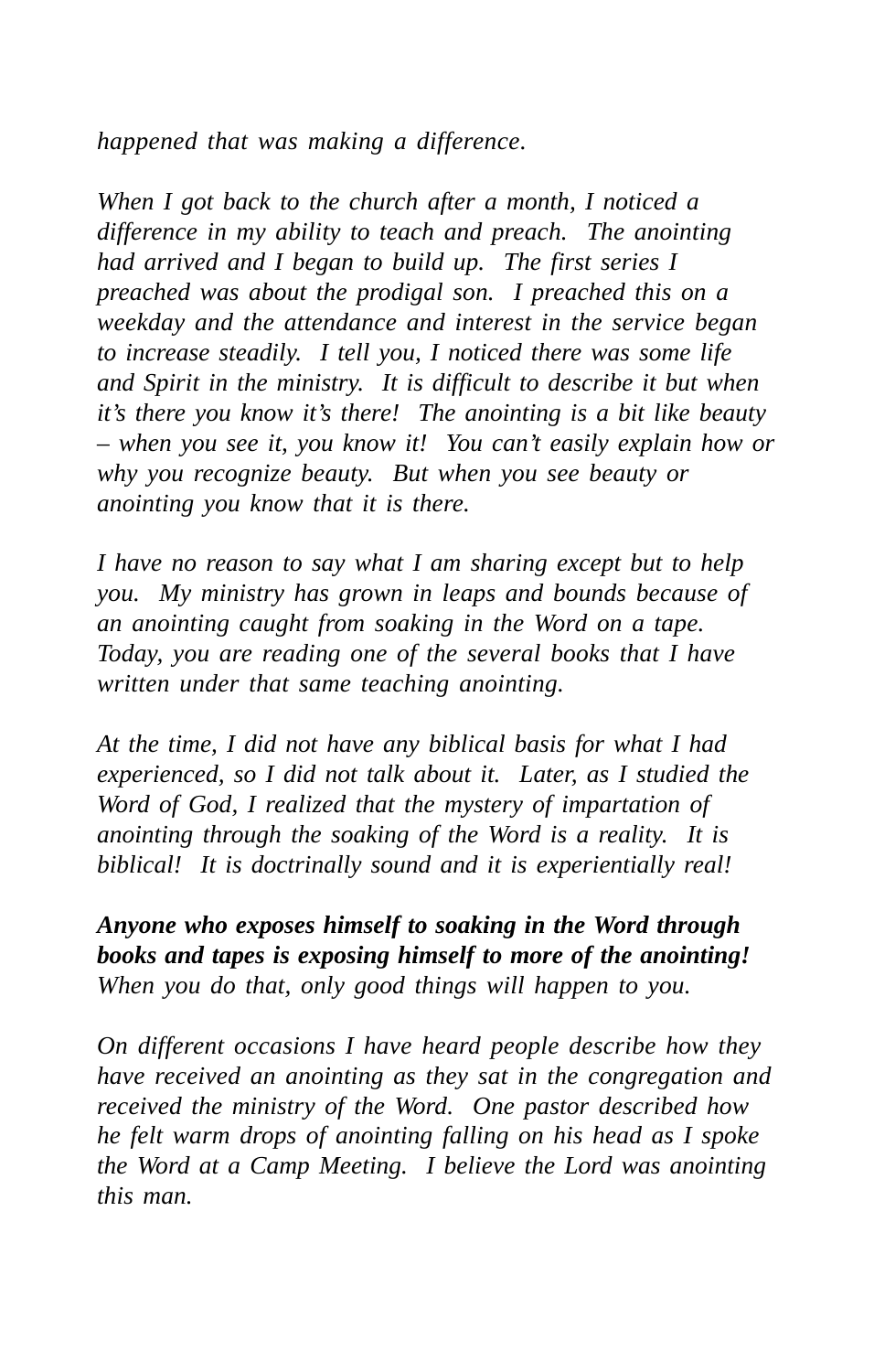*T. L. Osborne, the great evangelist, describes how God changed his ministry as he sat under the ministry of William Branham. It all happened in a moment and he was anointed to go out and be a great witness to the world. It is interesting that outsiders sometimes are better receivers than insiders. Do you remember the story of the Centurion whose servant was sick? He sent for Jesus because he knew that Jesus had the anointing and power to heal.*

*And a certain centurion's servant, who was dear unto him, was sick, and ready to die.*

*And when he heard of Jesus, he sent unto him the elders of the Jews, beseeching him that he would come and heal his servant. And when they came to Jesus, they besought him instantly, saying, That he was worthy for whom he should do this: For he loveth our nation, and he hath built us a synagogue. Then Jesus went with them. And when he was now not far from the house, the centurion sent friends to him, saying unto him, Lord, trouble not thyself: for I am not worthy that thou shouldest enter under my roof:*

*Wherefore neither thought I myself worthy to come unto thee: but say in a word, and my servant shall be healed.*

*Luke 7:2-7*

*This man realized that there was anointing in the words of Jesus. So he sent another message to Jesus.*

*He said, "Don't bother to come all the way here. Just stand there and say something."*

*In other words, there is no need for you to even lay hands or pour oil on my child, Just speak some words and the healing anointing will flow.*

*He sent his word and healed them, and delivered them from their destructions.*

*Psalm 107:20*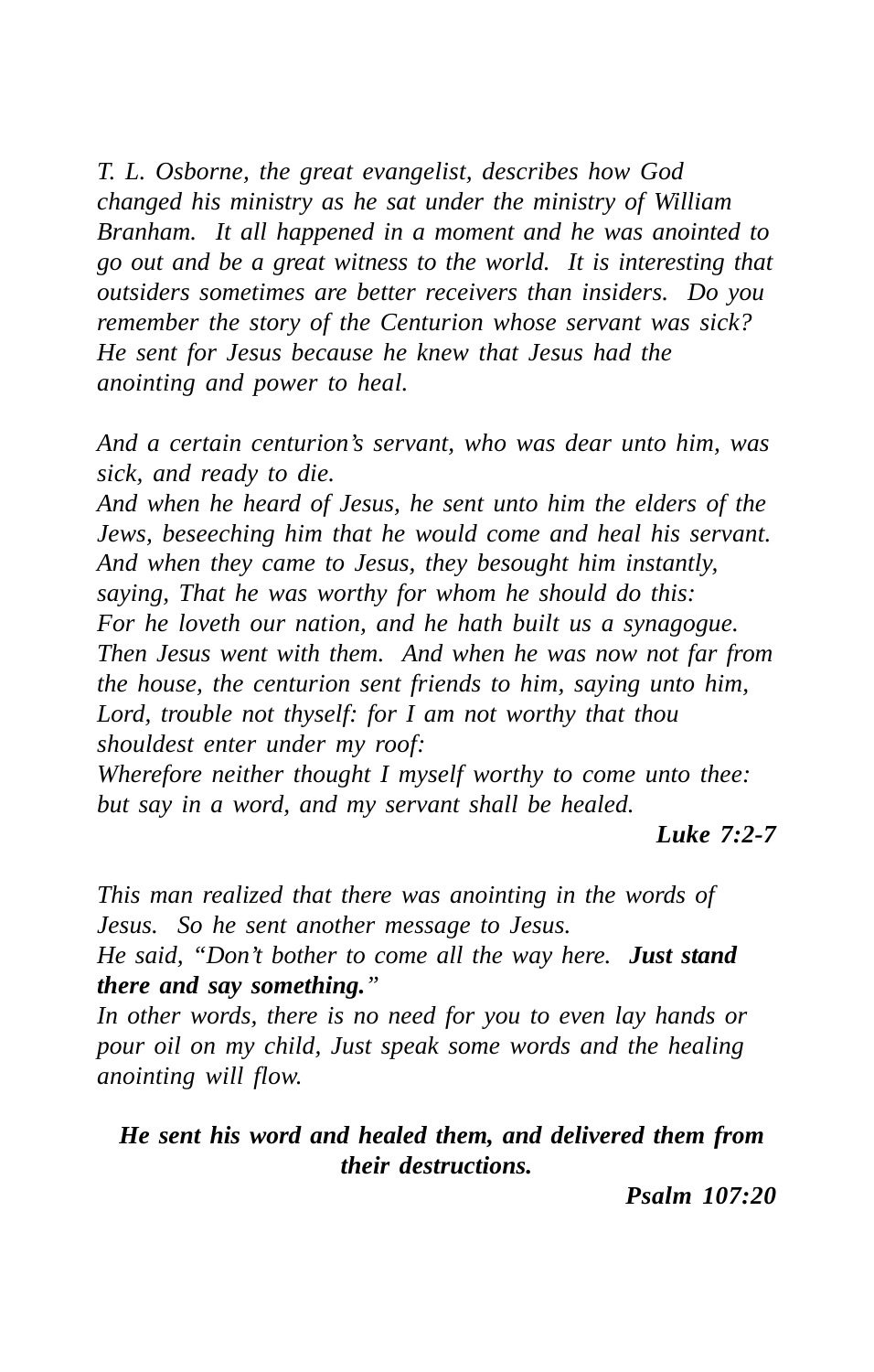*One night when I was ministering at a Miracle Wave Convention something astonishing happened. There were thousands of people present that night and the power of God was flowing. That night I remember that when I finished preaching the Word, I felt that God had already moved. It wasn't even necessary to do anything further. There was a lady sitting up in the balcony with her baby and husband.*

### **The Angel Appears**

 *This lady suddenly experienced an open vision. Her eyes opened supernaturally and she could see me and everybody else on the stage. But she saw a huge angel standing on my left hand side suspended in midair.*

*She said, "As you were preaching you would say things like, 'I see you blessed!!', 'I see God answering your prayer!', 'I see you healed in the name of Jesus!', 'I see you owning a car!'" The angel would hand out blessings as I spoke and smaller angels would carry them to the people.*

*She said that some people had outstretched hands and were very receptive. The angels would go straight to them with the blessings. Whilst others were receiving others were dozing off and missing out on the spiritual impartation that was taking place. I believe that that angel goes around with me whenever I minister. I know that that "big guy" has been assigned to me. He's my ministering angel. Spiritual things are as real as physical things. The Bible teaches us that angels are ministering spirits that minister for us. They work for us and help us. That is why the angel was distributing spiritual parcels to those who were receiving the Word.*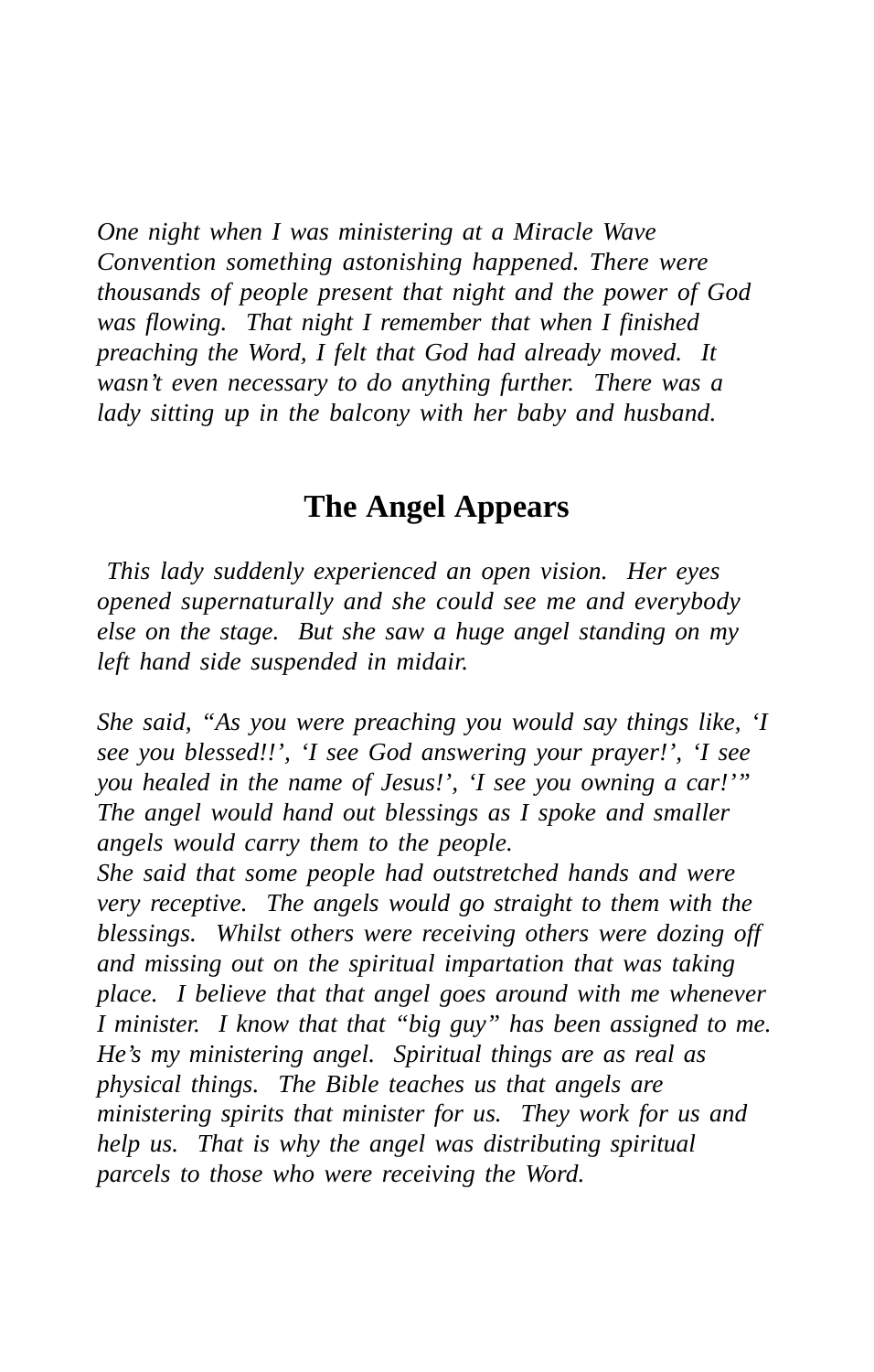*Are they not all ministering spirits, sent forth to minister for them who shall be heirs of salvation?*

*Hebrews 1:14*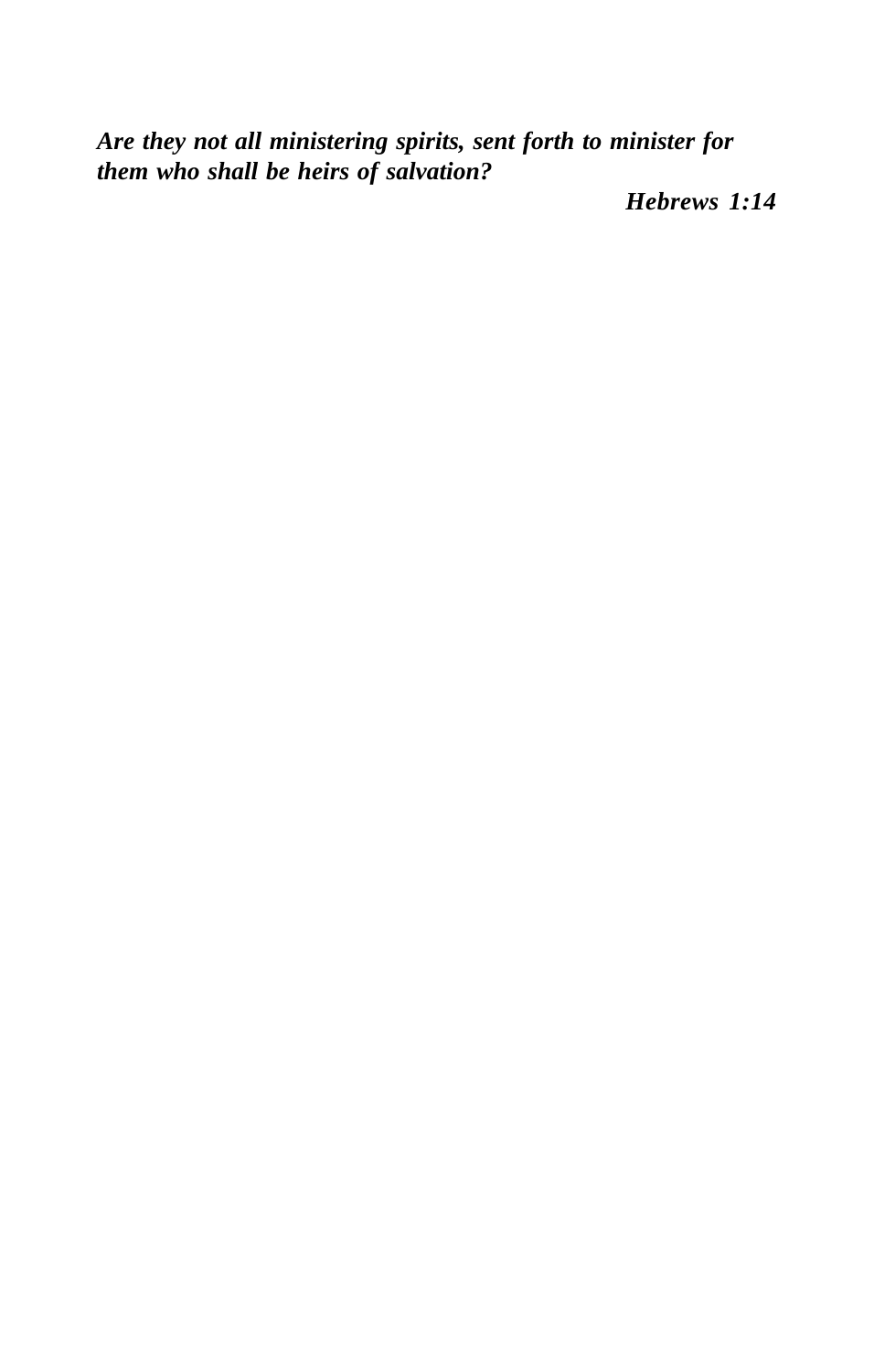# *CHAPTER 5 CATCH AN ANOINTING*

*Anyone who listens to tapes and reads books will receive to a greater or lesser extent. Some people are not impressed or touched by the message. Some others are even offended by it. As Jesus said, "Blessed is he that is not offended in me." Some people are excited by the message. Some cannot remember anything they just know that it was a good message.*

*As you listen to a tape you learn the message. You learn the Word. You acquire the knowledge content. Some people stop at this point. But others go even further. I went further without even knowing what I was doing. Somehow it wasn't the knowledge content that I was after. If it was knowledge, I had virtually assimilated all the facts that were being shared after a few times of listening to the tape. My love for the Word made me expose myself to the anointing without even knowing it.*

*I remember being blessed by messages of a pastor of a huge*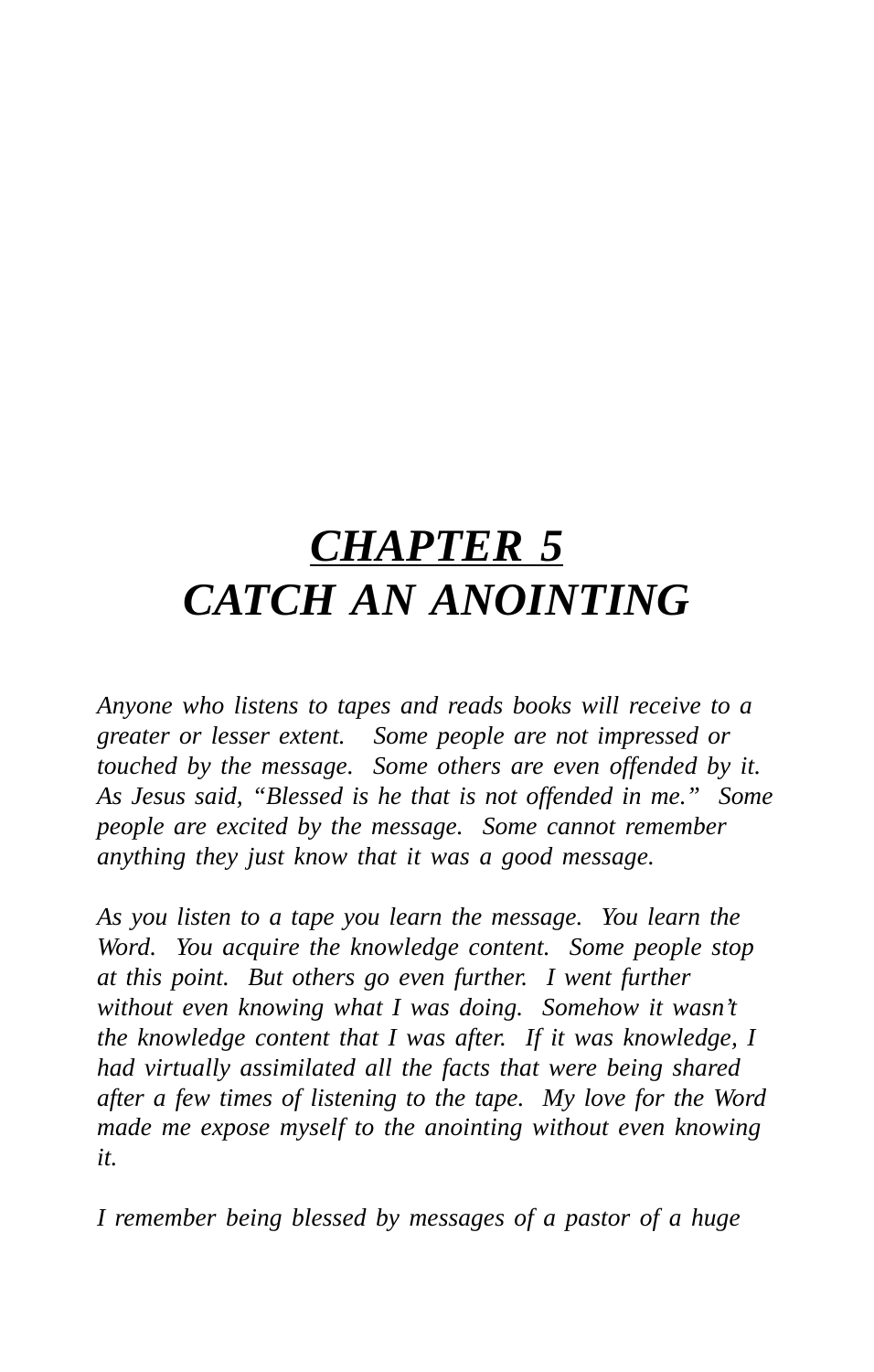*church in Los Angeles, California. I had a few videos of his that I thoroughly enjoyed. I would watch these videos over and over. As I watched this pastor preaching in his church I desired to have a church like that and to preach as well as he did. One day, I was preaching in my church, walking up and down the aisles when the Spirit of God told me, "This is it!"*

*It suddenly dawned on me that I was walking in the steps of that pastor that I had watched and listened to for years. I was teaching and preaching like he did. I was pastoring a church which was as large as I had seen on the television. You see, when the anointing is one you will do certain specific things in your ministry. Do you want to have a big church? Catch the anointing that is on someone who has a big church. Do you want to be an evangelist? Look around and see who God is using and follow that person. Listen to his tapes and read his books. The anointing will fall on you one day.*

### **The Specificity of the Anointing**

*The anointing is like your gun. It does certain specific things. You just have to use it and direct it where you want to. Every anointing has a way of working out itself to achieve specific results. The anointing that was on Elijah made him do certain things. Do you want to be a teacher of the Word? Then follow someone who has a teaching anointing. The anointing is very specific. The healing anointing is different from the teaching anointing which is different from the pastoral anointing.*

*Elijah miraculously caused three years of drought. He multiplied the meal and oil of a widow, caused the resurrection of a young boy and called fire from heaven. Elisha did similar things. He also caused years of drought, performed healings, and multiplied a widow's oil. It is interesting to note that Elisha did exactly twice as many miracles as Elijah did. Elijah did*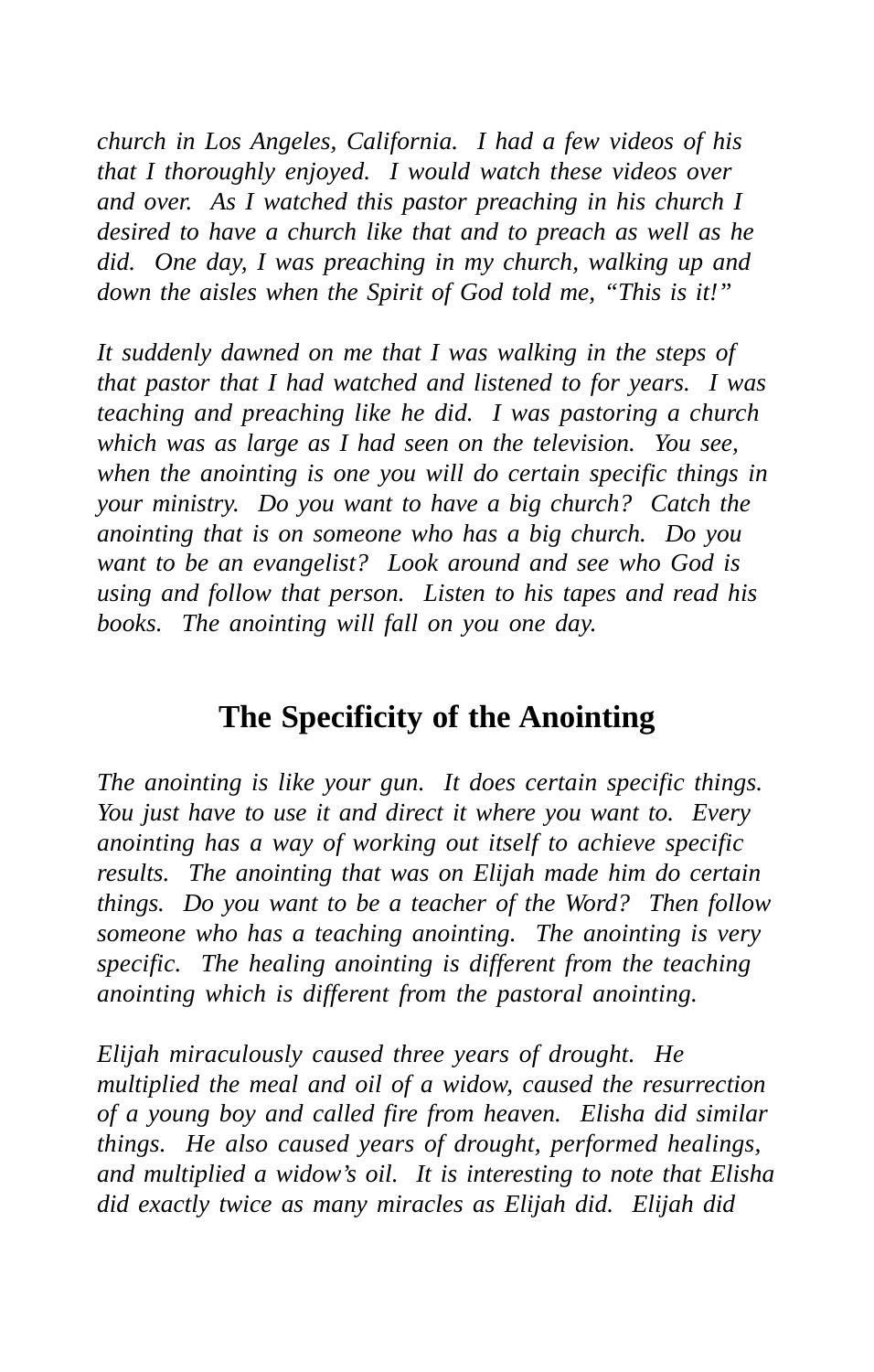*sixteen miracles and Elisha did thirty-two miracles! Elisha had a double portion of Elijah's anointing.*

*The anointing is a very specific substance that makes you achieve certain things. You can desire a specific minister's anointing. God may have put it in your heart to achieve certain things in the ministry. Elisha went for Elijah's anointing without any apologies to anyone.*

*If you catch the anointing which is on certain people you will do similar things because it is the same anointing. John the Baptist also carried Elijah's anointing. There were many similarities between John the Baptist and Elijah's ministry. Both of them had dramatic ministries and both of them confronted kings. Both of these men were familiar with deserts and solitude. They wore the same type of garments and lived simply. Both of them had their ministries terminated by queens.*

### **Benefit From the Tapes**

*In order to gain the maximum benefit from a tape, you must listen to it with a vision of eventually receiving an impartation of the anointing. Listen to the same tape several times. In my experience, this is different from listening to many different tapes of the same minister. When you want to get to Level F below, stay with the tapes you enjoy. Listen to tapes unconsciously and listen to them whilst praying and fasting. Allow yourself to receive the gift of God that is ministering to you. You must be open to the man of God who is ministering. You must receive him with admiration and with love, otherwise, you can get nothing from him or through him.*

### **But as many as received him, to them gave he power…** *John 1:12*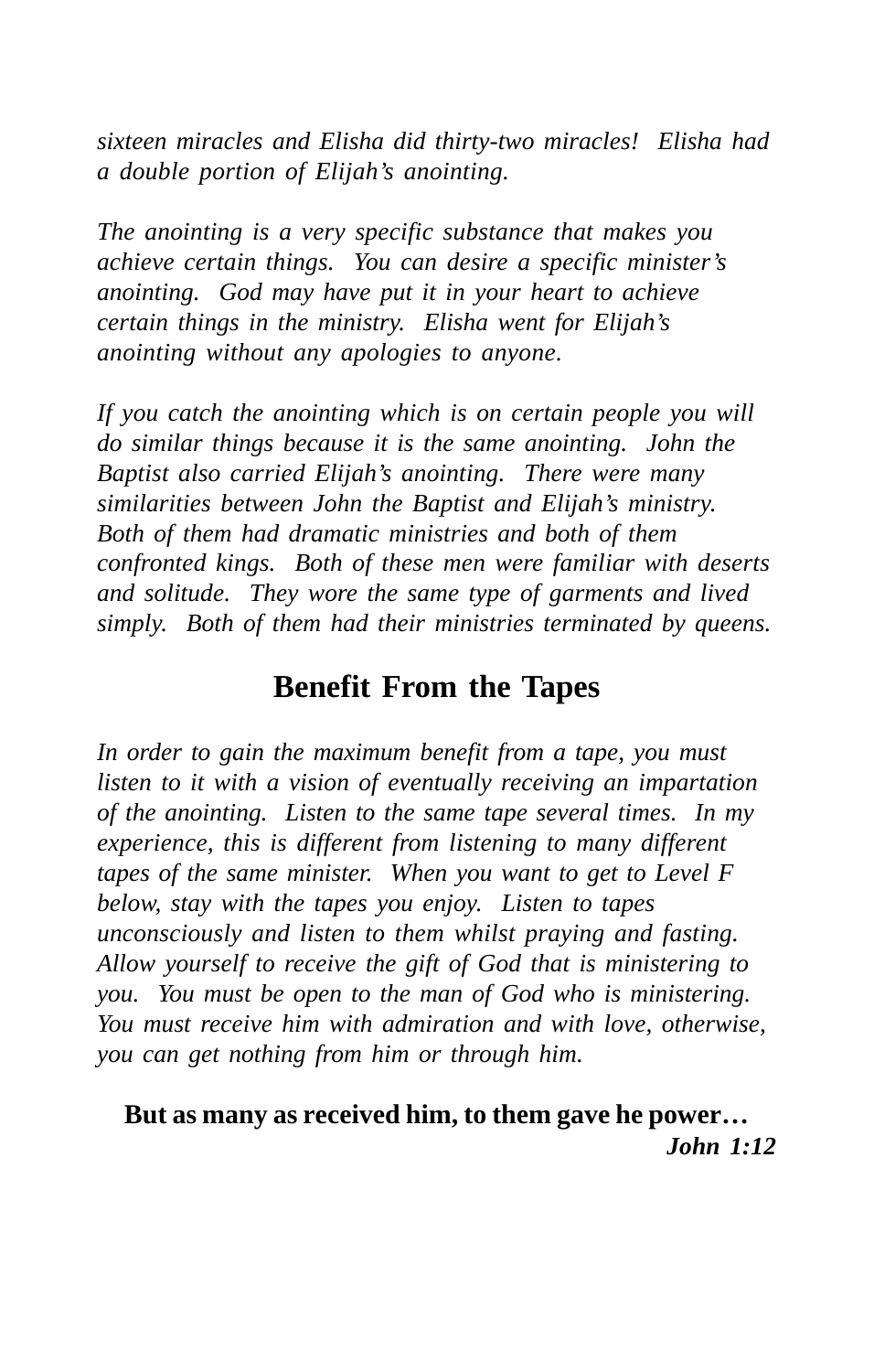# *CHAPTER 6 THE ART OF PREACHING AND THE ANOINTING*

*You can learn how to preach and teach by listening to tapes. I have not been to Bible school and did not have the privilege of being taught how to deliver a sermon. But there are many ways of learning the same thing. When I was practicing medicine I learnt a little phrase from the surgical department. They said, "Watch one, assist one and do one." What does this mean? It means that if you want to learn how to operate you watch one, you assist one and then you actually do an operation yourself.*

*Everyone can learn how to preach by listening to preaching. The best thing is to listen to other singers all the time. The*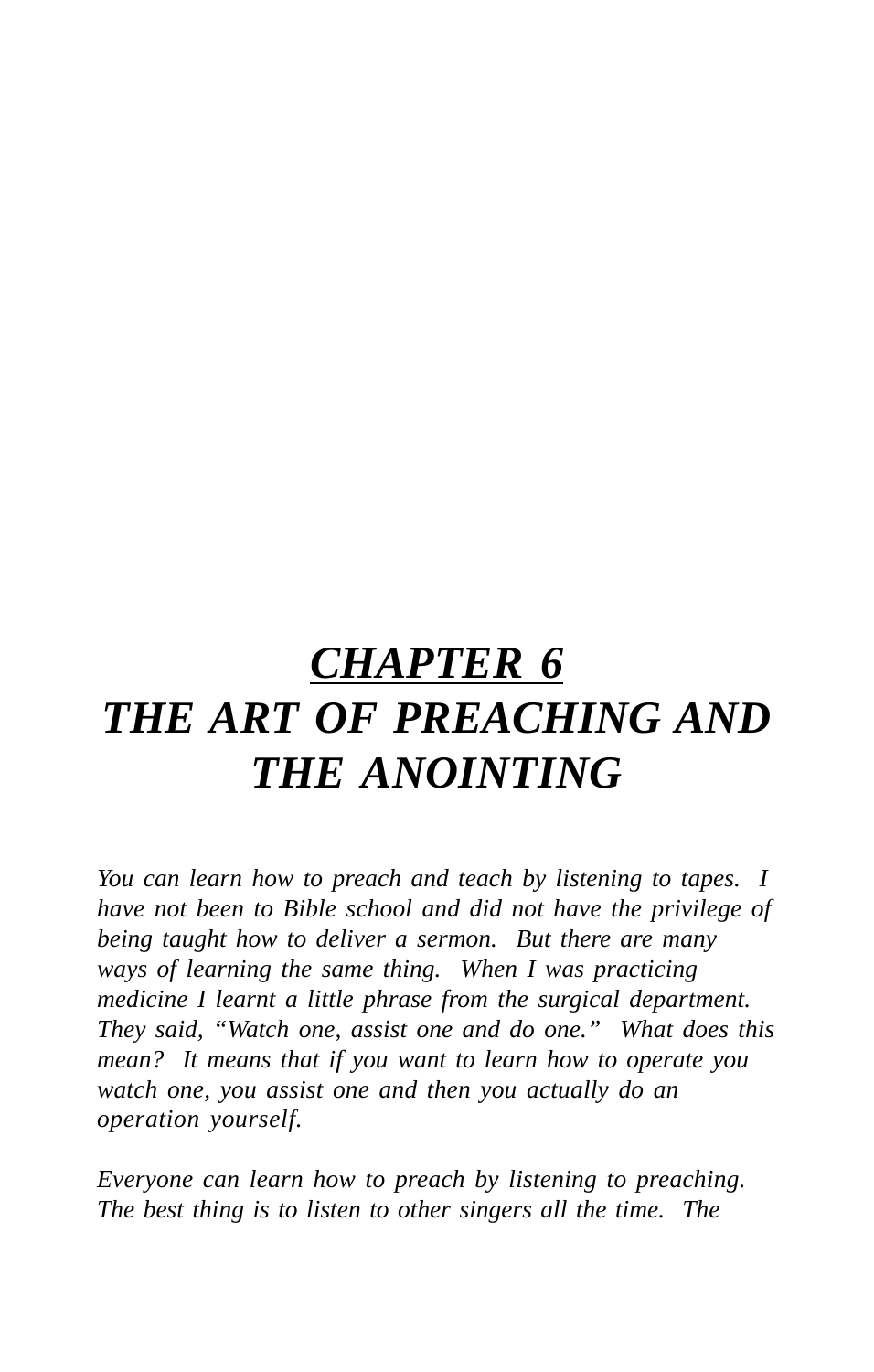*prophet Daniel studied what the prophet Jeremiah had taught. The prophet Jeremiah ministered from 685-616 B.C. and the prophet Daniel took over from 616-536 B.C. Daniel said very clearly that he knew what he knew by studying the books written by Jeremiah. Why are you afraid to learn from somebody if great men like Daniel were blessed by prophets like Jeremiah?*

*In the first day of his reign I Daniel understood by books the number of the years, whereof the word of the Lord came to Jeremiah the prophet, that he would accomplish seventy years in the desolations of Jerusalem.*

*Daniel 9:2*

*Open up your heart and become a learner and receiver. After all, we all learn from somewhere. It is insecure people who are afraid to show that they learnt what they know from somewhere! Become so receptive that you receive the knowledge of the Word! Open your spirit so that you learn how to preach yourself! Open your heart so that you receive the anointing! I want you to notice these levels of receptivity that I have listed below and ask yourself where you fit in!*

- *Level A: The word has no impact. You do not understand the message. You probably did not even like the message.*
- *Level B: The word has an impact on you. You are excited and think that it is a good message. However, you only retain 11% of what was preached. This is usually what happens when a person listens to a tape just once.*

*Level C: You absorb the word even further but cannot reproduce the message.*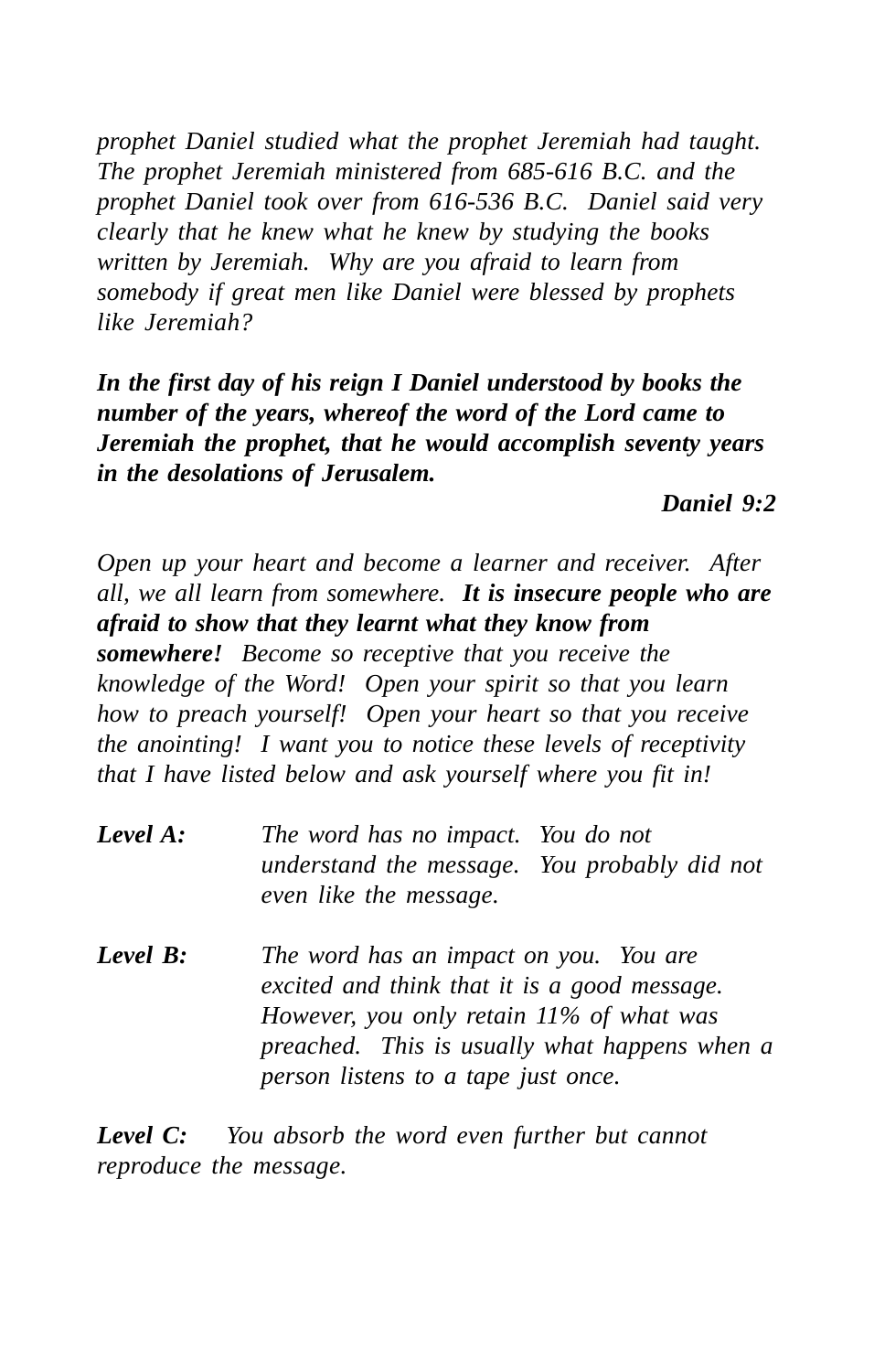*Level D: You absorb the word so much that you can reproduce the message.*

| Level E: | You begin to learn to how to preach and teach<br>in the same anointed manner.                                                                                                                                                                                                       |
|----------|-------------------------------------------------------------------------------------------------------------------------------------------------------------------------------------------------------------------------------------------------------------------------------------|
| Level F: | You absorb the word and at the same time begin<br>to absorb the anointing and spirit of the<br>message.                                                                                                                                                                             |
| Level G: | At this level, the transfer of an entire ministry<br>gift takes place. Often an anointing which is<br>on the speaker is transferred to you. Like John<br>the Baptist and Elijah, similarities emerge<br>between your ministries because the same<br>anointing has been transferred. |

### **NOTICE THESE SIGNS**

*These are signs that you are on the road to catching the anointing.*

- *1. You are able to follow the trend of the message; even when it is confusing and disorderly.*
- *2. You receive additional lessons that are not the main message. This is an important sign of you catching the anointing on the minister. You begin to know the mind and the heart of the person you are listening to. Most of these lessons are unrelated to the topic that is being taught. You begin to learn so many little things such as principled character, how to speak, how to analyze scripture and how to overcome problems.*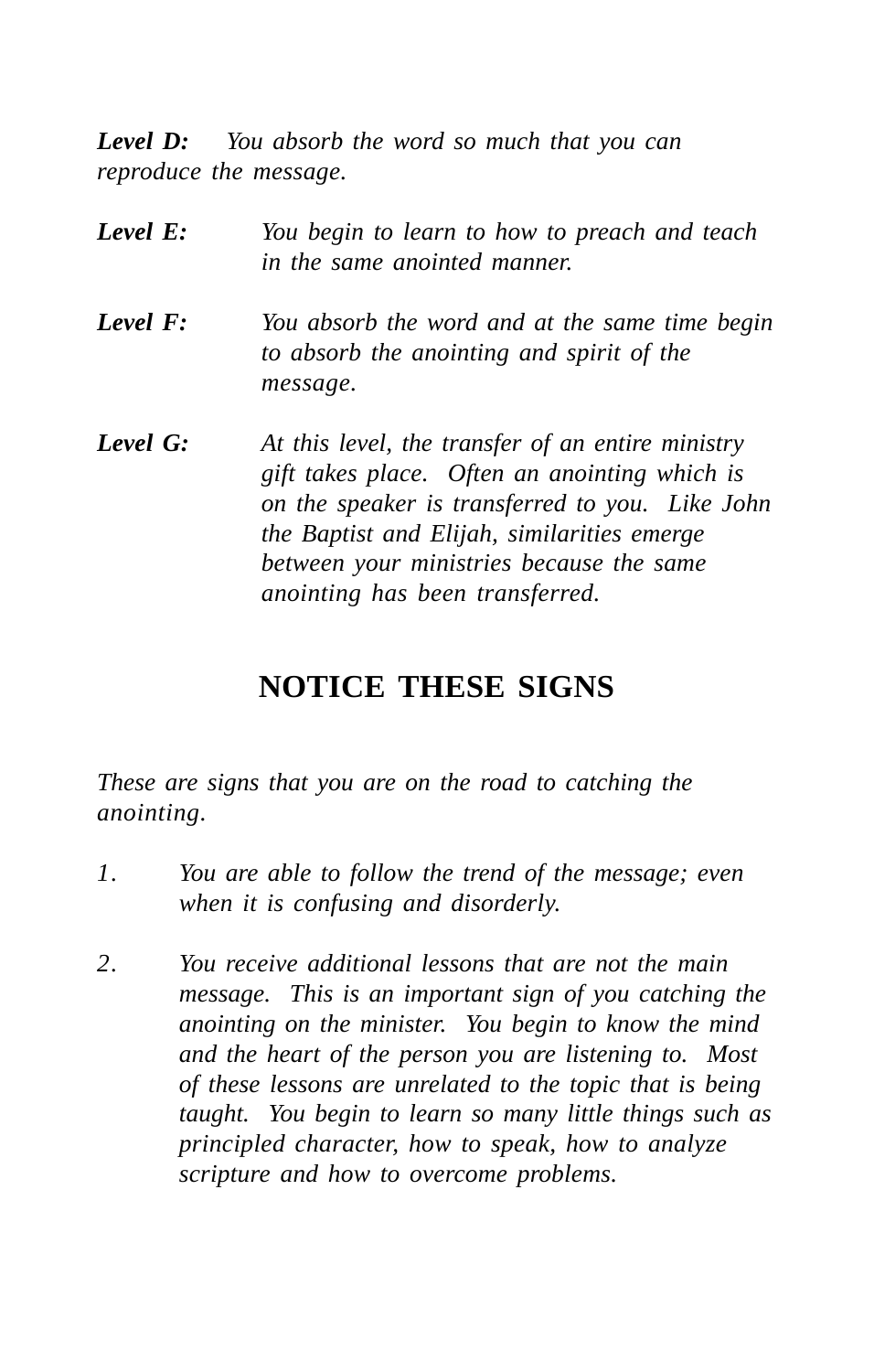- *3. You unconsciously begin to use certain phrases and points in these messages. Unknown to you, you begin to walk and think like the person you are listening to.*
- 4. You are able to minister the message with the same results. E.g. Church growth, miracles, people commenting on the word that they were blessed, people buying your tapes and people wanting to hear part two and part three. This is different from dry imitation, when you become an exact replicate of what you hear, but do not get the same results.

### **AVOID THESE MISTAKES**

*I am not teaching you not to study the Bible for yourself. I am not teaching you to neglect personal Bible study. That is a great mistake. I am an avid listener of tapes but I study the Word of God everyday. I have personal quiet times everyday. Many of my messages are what I have learnt from my daily Bible study.*

- *Avoid the mistake of not reading the Bible and doing Bible study for yourself.*
- *Avoid the mistake of thinking that it is a man that is going to anoint you. God anoints you through a man .*
- *Avoid the mistake of only listening to tapes when you are going to preach. Listen to tapes all of the time. I listen to tapes all the time.*
- *Avoid the mistake of not doing further study on subjects or tapes you listen to*
- *Avoid the mistake of preaching about things you do not*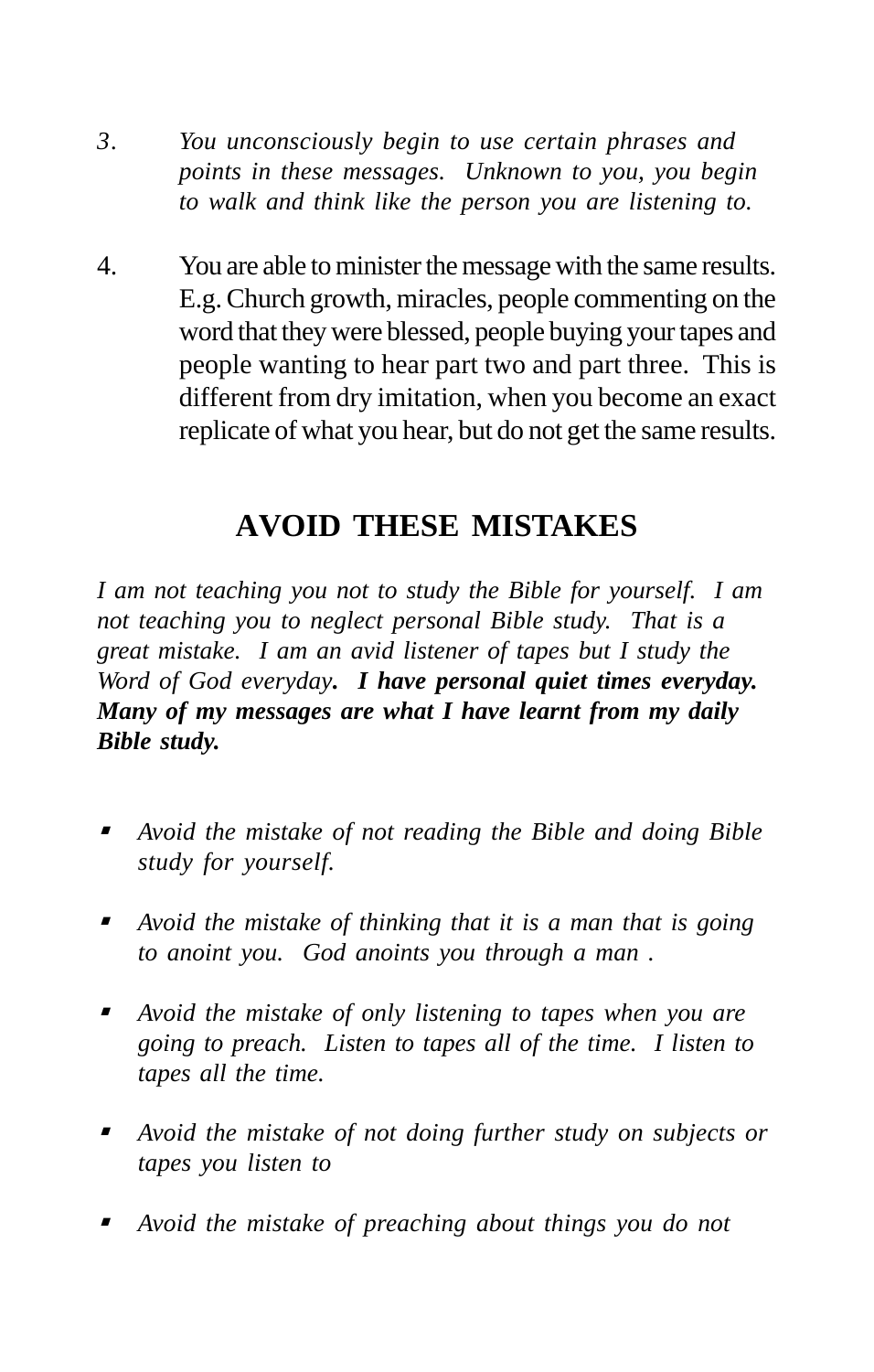*practice. Do not preach about things that you do not understand or believe in.*

- *Avoid the mistake of simply imitating and copying someone without understanding the whole mystery of catching the anointing through soaking in the word.*
- *Avoid the mistake of leaving out the video dimension. The video dimension helps you to catch things that you cannot catch on a tape like posture, attire and gestures. Soaking in videos helps you to learn how to minister the Spirit and to minister with signs and wonders.*

### **Ignore the Ignoramuses**

*Listening to tapes over and over does not mean that you are engaging in mindless memorization. Some people call this, "Chew and pour." I just laugh to myself when I hear such comments. The most difficult time for me in the medical school was the second year. During the second year we had to study physiology, anatomy and biochemistry. Of these three subjects I found biochemistry the most difficult because it involved a lot of tedious memorization.*

*I am not teaching you to become a copycat. I am teaching you how to catch the anointing. I am teaching you to walk in the steps of anointed people. When a young girl is learning how to cook she is taught to follow a simple routine. As she does this over and over she is able to cook the food as well as her mother. With time she will develop her own variations and style. Would you call that daughter a mindless copycat? Would you say that she is engaging in senseless memorization? Certainly not! She is a humble learner.*

*Dear friend, the devil wants to keep you from the anointing. I*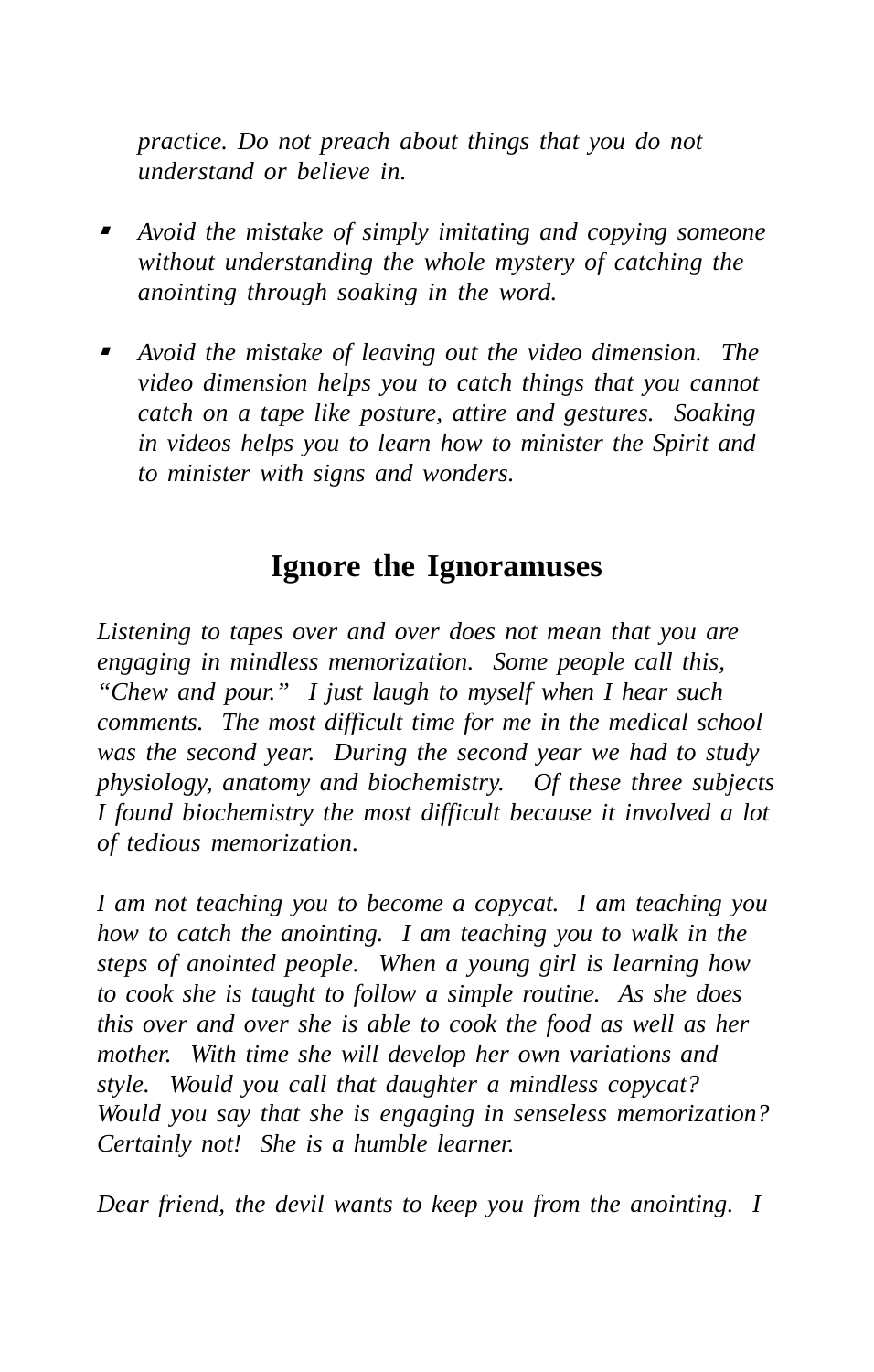*have heard people speaking sarcastically about this method of catching the anointing. Someone said that I was producing clones. What is a clone? Why do some people try to confuse God's sheep with clever sounding phrases? Quite frankly, I would rather hear my dog bark in the morning than listen to such rubbish!*

*When a doctor is learning to be a surgeon he has to closely observe what his professor does. Then he assists his professor several times. Soon he gets an opportunity to do the procedure himself. He gingerly follows the procedure that he has seen his professor do. He makes a few mistakes but soon he can perform the operation perfectly. If you watch this new surgeon closely you will realize that he is doing exactly what his professor does. With time, he develops his own additions or improvements to what he has learnt. Has the professor produced a clone? Certainly not! He has trained another competent surgeon.*

*When Paul was training Timothy for the ministry, he wrote to him and said, "My son preach the same things that I have preached to you. Spend time sharing the same things with the faithful brethren that you have."*

*Thou therefore, my son, be strong in the grace that is in Christ Jesus. And the things that thou hast heard of me among many witnesses, THE SAME COMMIT THOU TO FAITHFUL MEN, who shall be able to teach others also.*

#### *2 Timothy 2:1,2*

*Paul told Timothy to preach the same thing that he had preached. Was Paul producing mindless clones? Watch out for people who try to redescribe godly things and make them appear stupid.*

*When you soak in tapes many good things happen to you. You*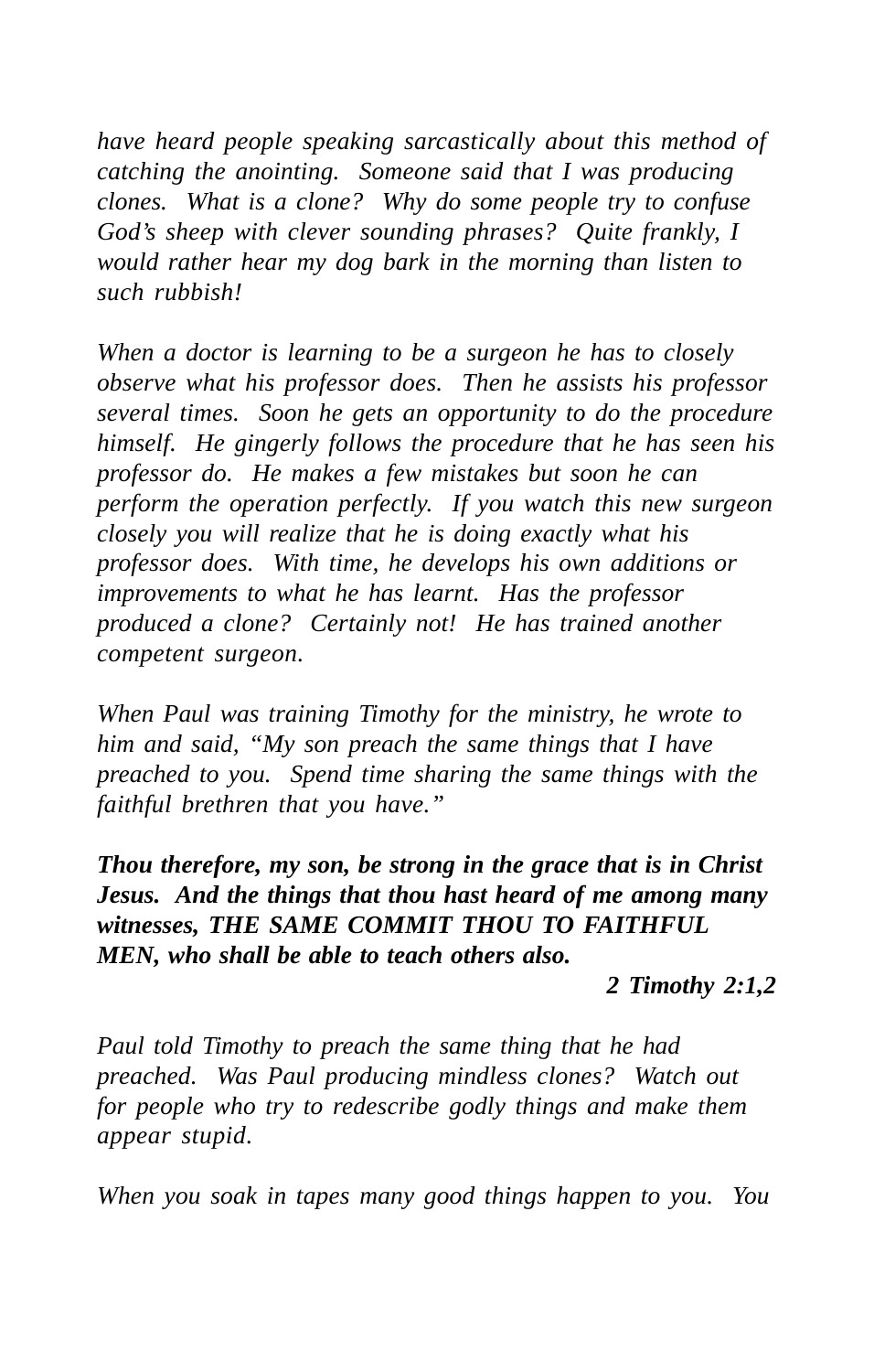*learn how to preach and you catch the anointing. It is funny how some people see things. Someone once said that he did not want to listen to tapes because he did not want to "lose his personality". How would you lose your personality by exposing yourself to the anointing and the influence that comes from special men of God? When the choir in my church sings a song by Andrae Crouch or someone else are you telling me that they have lost their personality? Do you know that they would have to rehearse the song for several hours in order to get it just right. As they soak in this music over and over and as they try to do exactly what they are hearing, are you telling me that they are losing their personalities? As I said earlier, I prefer to listen to my dogs barking in the morning than to listen to foolishness! Remember what Paul said to the Corinthian Christians; he told them to follow him!*

### *Be ye followers of me, even as I also am of Christ. 1 Corinthians 11:1*

*It's okay to follow people and to soak in their tapes as long as they are following Christ closely.*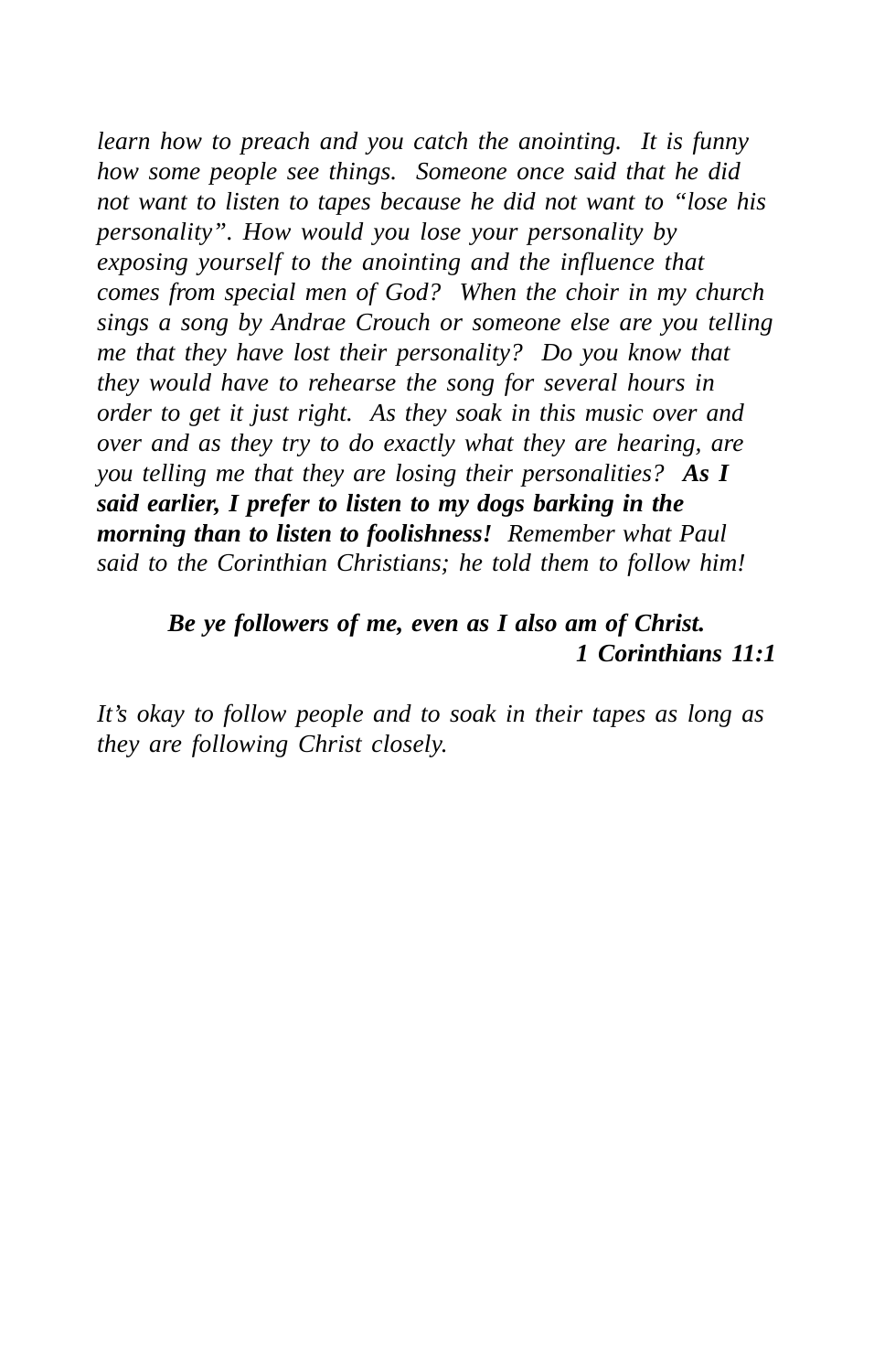## **CHAPTER SEVEN "AMAN" AND "TSALACH"**

*And they rose early in the morning, and went forth into the wilderness of Tekoa: and as they went forth, Jehoshaphat stood and said, hear me, O Judah, and ye inhabitants of Jerusalem; Believe in the Lord your God, so shall ye be established; believe his prophets, so shall ye prosper.*

### **2 Chronicles 20:20**

*In this famous scripture, you find Jehoshaphat, a church member, exhorting the rest of the congregation to believe in God as well as in the man of God. This famous speech teaches us a very great lesson for the ministry. In the first part of the scripture, there is a prediction that believing in God will lead to establishment. In the second part of the scripture, the promise is that believing in the prophet will lead to prosperity.*

*You see, Jehosophat was faced with a very difficult situation. Several kings were about to attack him and his nation was in crisis. He had called for a prayer meeting and much prayer had been offered to the Lord. At the end of the prayer meeting,*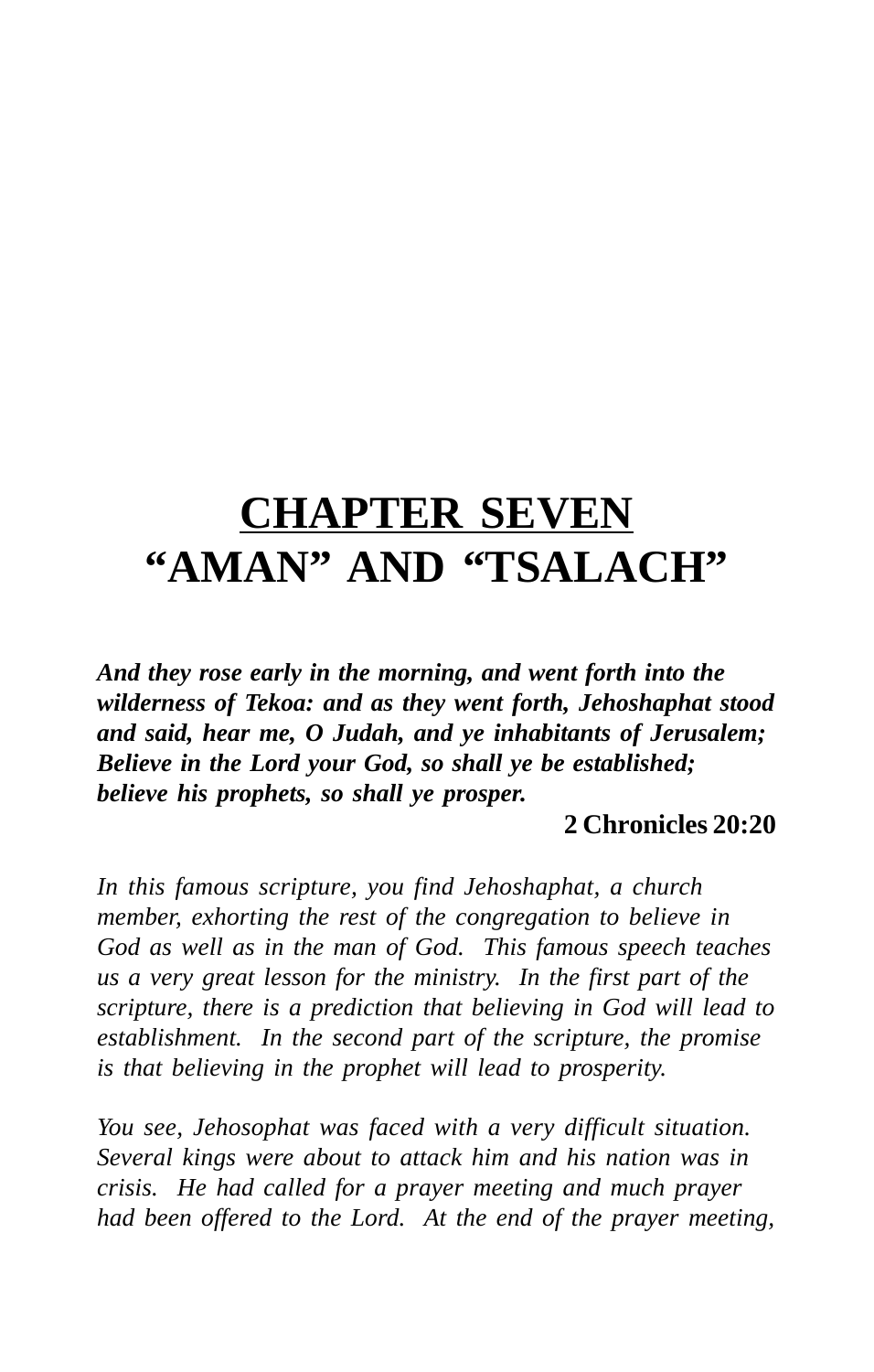*one of the pastors (Reverend Jahaziel) gave a prophecy. He prophesied that they were going to win the war. He predicted that God was going to fight for them and that everything was going to be okay. Because of this Jehosophat made the choir march in front of the army. That was a very dangerous move! But he believed in God and in the prophet – and it paid off! By the time Jehosophat and his followers had finished believing in God and in the prophet, they had more blessings than they could carry away. God blessed them with more than they could carry!*

*And when Jehoshaphat and his people came to take away the spoil of them, they found among them in abundance, both riches with the dead bodies, and precious jewels, which they stripped off for themselves, more than they could carry away: and they were three days in gathering of the spoil, it was so much.*

### **2 Chronicles 20:25**

*The Hebrew word translated "established" in 2 Chronicles 20:20 is the word* Aman*. It means* to nurture*,* to foster as a parent*,* to build up *and* to nurse*. This teaches us that as you believe in God you will be nurtured and nursed by God. He will build you up in the faith and you will receive a strong foundation that only a parent can give. But this scripture goes on and says, Believe in the prophets and you will "prosper". The Hebrew word translated "prosper" is the word* Tsalach*. It means* to push forward*,* to go over*,* to come mightily *and* to break out*!* Aman *and* Tsalach *are two very different experiences in the ministry.*

*God will nurture you and build you up for His work. He will nurse you like a baby in a cradle. He will foster you like a parent and encourage you until you are well developed. BUT THEN, YOU NEED A PUSH FORWARD IN THE MINISTRY.*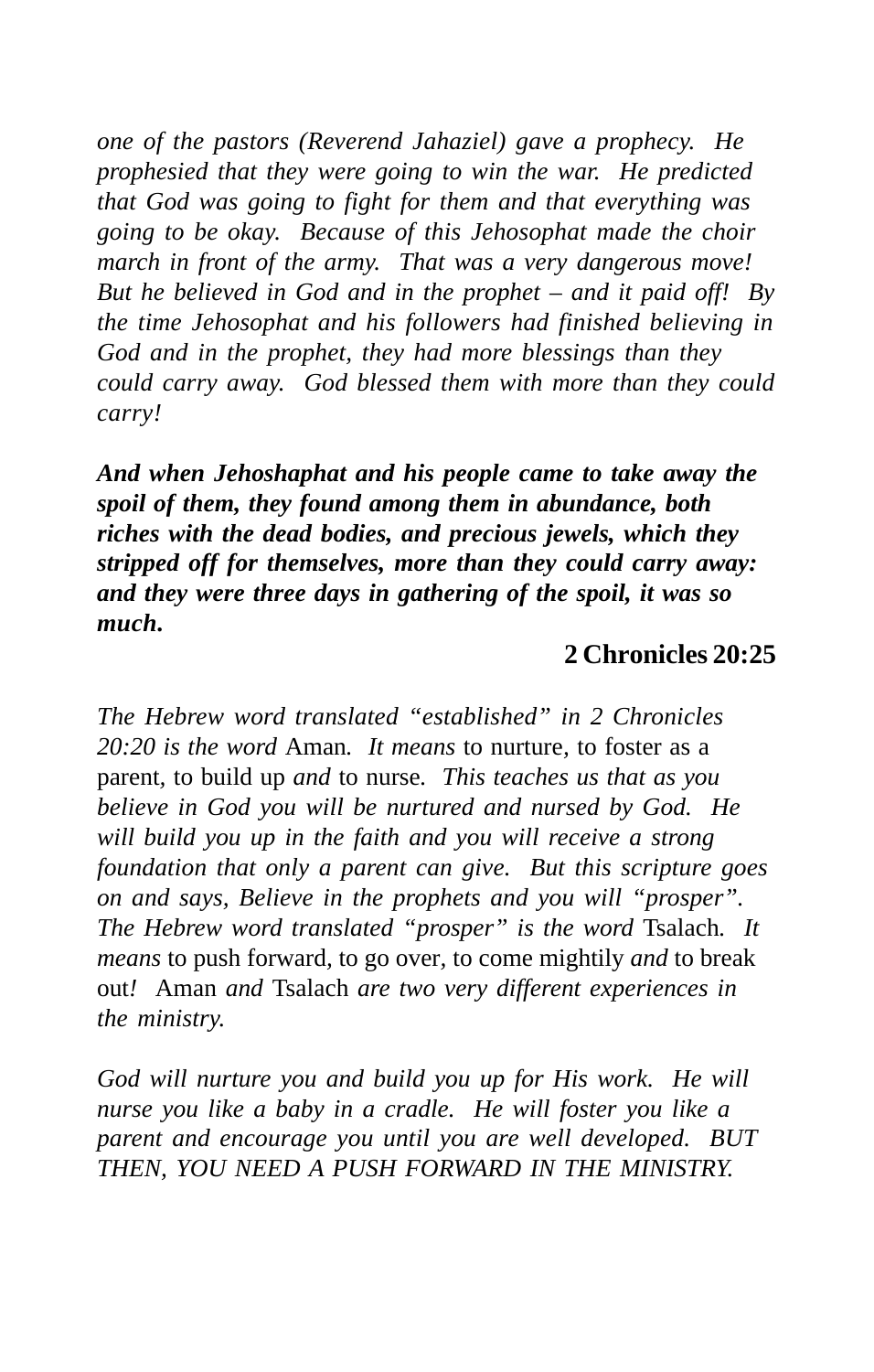*You need to come mightily in ministry. You need to break out into the fullness of your calling. God wants you to go over every wall and obstacle in your life and ministry. The question is, "How will you receive this push forward into ministry?" After you have been nurtured and fostered by Almighty God, what is the key to coming mightily to the front of the ministry lines? The key is to believe in the man of God.*

*Some people have a difficulty in believing in the man of God. They say, "I can believe in God, but I can't trust these men." They say, "I cannot put my trust in the arm of flesh." What you must realize is that you are not putting your trust in a human being, per se. The safety catch in this scripture is that you are supposed to believe both in God and in the man of God. One without the other will not get you where you need to go. Believing in God without believing in His prophets will help you to be nicely built up in Christ. But you will not have the push forward that you need. Believing in the man of God without believing in God is also very dangerous! You could easily make a mistake and follow the errors of a human being. That is why the two go together!*

*As you read this book, my prayer is that you would open yourself up to the blessings of* Tsalach*. The blessing of being pushed forward mightily in the ministry.*

*My early Christian life was one of being nurtured by God through great fellowships like the Scripture Union. I was raised in the Word of God. I was nourished through Bible studies and prayer. I can assure you that I grew steadily in the Lord. As the years went by I came across men of God who impacted my life. Without realizing what I was doing, I began to follow people like Kenneth Hagin, Fred Price and Yonggi Cho. I have closely followed and believed in the ministries and instructions of such men of God and it has pushed me forward in ministry. That is the reason why you are reading this book*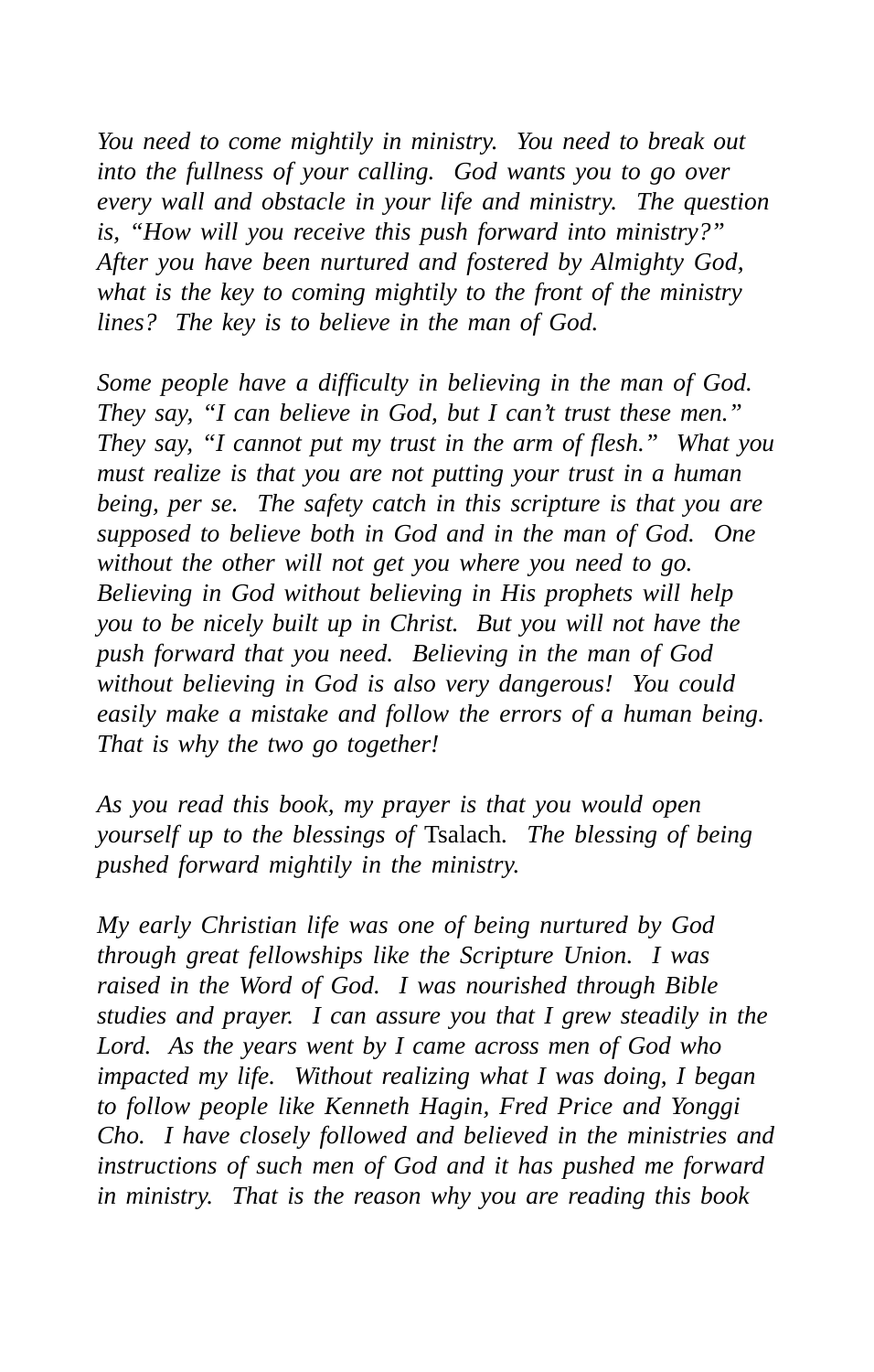*now. I always have a book or a tape that I am soaking in. It's alright to follow people closely as long as they are following Christ.*

### *Be ye followers of me, even as I also am of Christ. 1 Corinthians 11:1*

*It's alright to believe in a man of God as long as you simultaneously believe in God.*

*God gives everybody a man of God. Through the man of God in your life, you will receive a push into ministry. You will catch the anointing and you will break out mightily. Do not make the mistake of rejecting the man of God that God gives to you.*

*Many people's ministries end up nowhere because they refuse to get connected to God through a man of God. In Ghana, we have the Akosombo Dam as our major source of electricity. That is the world's largest man-made lake. I can assure you that it generates a lot of power. If I want to get connected to that power I do not have to travel to Akosombo. All I have to do is to plug into a socket nearby. The socket nearby is the man of God on this earth whom you can relate with. By connecting to him you will be connecting to God who is 'far away' in heaven. Plug into the socket and you will be connected to amazing power! Plug into the man of God and you will be startled to find that you are actually connected to incredible power itself. He that is plugged into the socket, is plugged into the Akosombo Dam itself.*

**Verily, verily, I say unto you, He that receiveth whomsoever I send receiveth me; and he that receiveth me receiveth him that sent me.**

**John 13:20**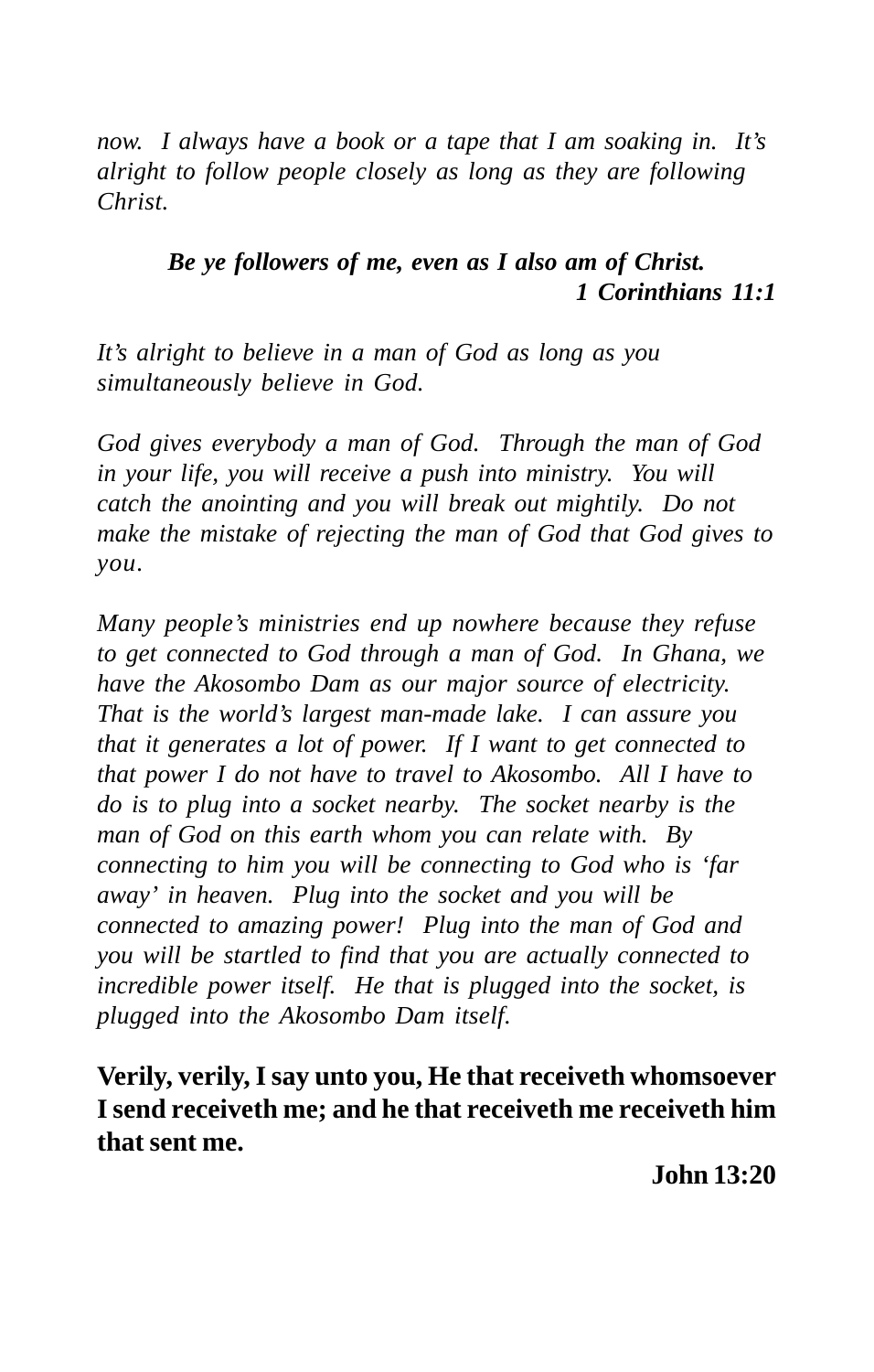*Look around you and see all those "unimpressive" sockets around you. Look around you and see all the "unimpressive" men of God. Make a connection to God through His chosen vessels. You can do that by listening to their tapes, watching their videos and reading their books. Do not make the mistake of rejecting this great opportunity to be pushed forward in the ministry.*

*Jesus was rejected by the people of his hometown. They could not believe that this unimpressive carpenter was the man of God for their lives. When Jesus told them that He was anointed to heal and preach, they were offended and angry. They ran him out of the city.*

**The Spirit of the Lord is upon me, because he hath anointed me to preach the gospel to the poor; he hath sent me to heal the brokenhearted, to preach deliverance to the captives, and recovering of sight to the blind, to set at liberty them that are bruised,**

**And all they in the synagogue, when they heard these things, were filled with wrath, And rose up, and thrust him out of the city, and led him unto the brow of the hill whereon their city was built, that they might cast him down headlong. But he passing through the midst of them went his way,**

**Luke 4:18,28-30**

*Others who believed in Jesus received Him and were blessed by His ministry. They received mighty breakthroughs for their lives and ministries. When Peter, James and John began ministering in the Book of Acts, many people noticed that they were heavily anointed. They began to ask themselves, "Who are these young men who have* come mightily *in ministry?", "Who are these guys who have* pushed to the forefront *of ministry in Jerusalem?", "Where did they get an anointing to preach and to heal the sick?"*